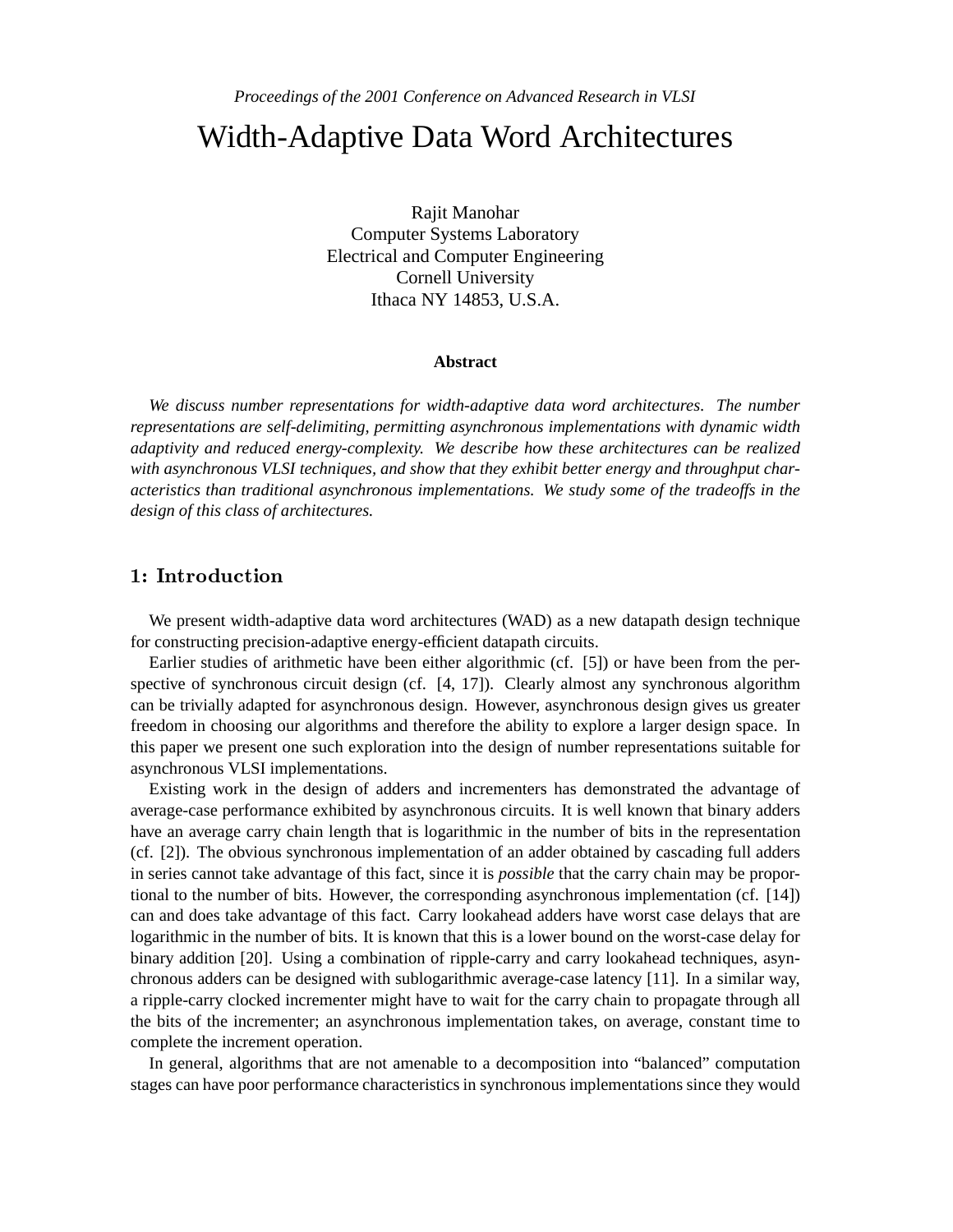affect global performance; an asynchronous implementation only pays a local penalty in performance when the circuit is used, one that may be justified by the resulting savings in area or energy, or by other improvements resulting from the algorithm.

In this paper we discuss new number representations that allow the design of a new class of asynchronous datapath circuits that exploit data-dependent behavior beyond the current state-of-the-art. The result is a datapath architecture that adapts the amount of energy it uses for computation in a data-dependent manner. Section 2 presents the new adaptive number representation and discusses design choices as well as possible asynchronous representations. Section 3 presents basic datapath circuits for aligned datapath structures. Section 4 presents datapath circuits suitable for a finely pipelined implementation. Section 5 discusses additional implementation options. Section 6 presents our simulation results, both from architectural simulations as well as circuit simulations. Section 7 presents related work, and we summarize our results in Section 8.

# -

In this section we introduce the concept of width-adaptive numbers (WAD numbers), and discuss various representations of such numbers in the context of an asynchronous VLSI implementation.

Consider the simple numerical operation " $1+0$ ." Given a binary representation with 64 bits, computing this operation utilizes the same hardware resources as executing " $329102910 + 32188748$ ", even through computing " $1 + 0$ " seems intuitively easier. Both computations also cause all the bit-slices of the datapath to be used for producing the result, thereby resulting in wasted energy in the case of the simpler operation of " $1 + 0$ ." What is missing in the underlying number representation is information about the number of significant digits in the representation. We introduce width-adaptive number representations as the solution to this problem.

#### **2.1: Number Representation**

A width-adaptive binary number representation is one where numbers are represented by the vector  $\overline{\mathbf{a}} = (a_{n-1} \dots a_2 a_1 a_0) \mathbf{v}$ , where each digit is a member of the set  $\{0, 1, \underline{0}, \underline{1}\}$ , and at least one digit is in the set  $\{0, 1\}$ . The numerical value specified by the vector  $(a_{n-1} \dots a_2 a_1 a_0)$ is defined to be the same as the value specified by the binary radix complement representation  $\mathbf{b} = (b_{n-1} \ldots b_2 b_1 b_0)_2$  defined by

$$
b_i = \begin{cases} a_i & a_i = 0 \text{ or } a_i = 1 \\ 0 & a_i = \underline{0} \\ 1 & a_i = \underline{1} \end{cases}
$$

the contract of the contract of the contract of the contract of the contract of the contract of the contract of the contract of the contract of the contract of the contract of the contract of the contract of the contract o

In addition, we impose an alignment condition, namely that  $a_i \in \{0, 1\} \Rightarrow a_j = a_k$ , for all  $j > k$ . Notice that the WAD representation is redundant, in that a particular number can be represented in multiple ways. We say the *width* of the WAD number is  $1 + \operatorname{argmin}_i (a_i \in \{0, 1\})$ .

As an example, the 3-digit representation for  $(1)_{10}$  could be  $(001)<sub>V</sub>, (001)<sub>V</sub>$ , or  $(001)<sub>V</sub>$ . Because we enforce the alignment condition, we can unambiguously rewrite the third case as  $(0,1)$   $\nu$ —the *compressed* representation for the number—because the alignment condition specifies the rest of the digits. This makes this representation have variable width, since knowing a particular digit is  $\underline{0}$ or 1 uniquely specifies the digits that have higher significance. For example,  $(01)_\mathcal{V}$  would represent  $(1)_{10}$  *independent of the number of digits* used by the WAD representation.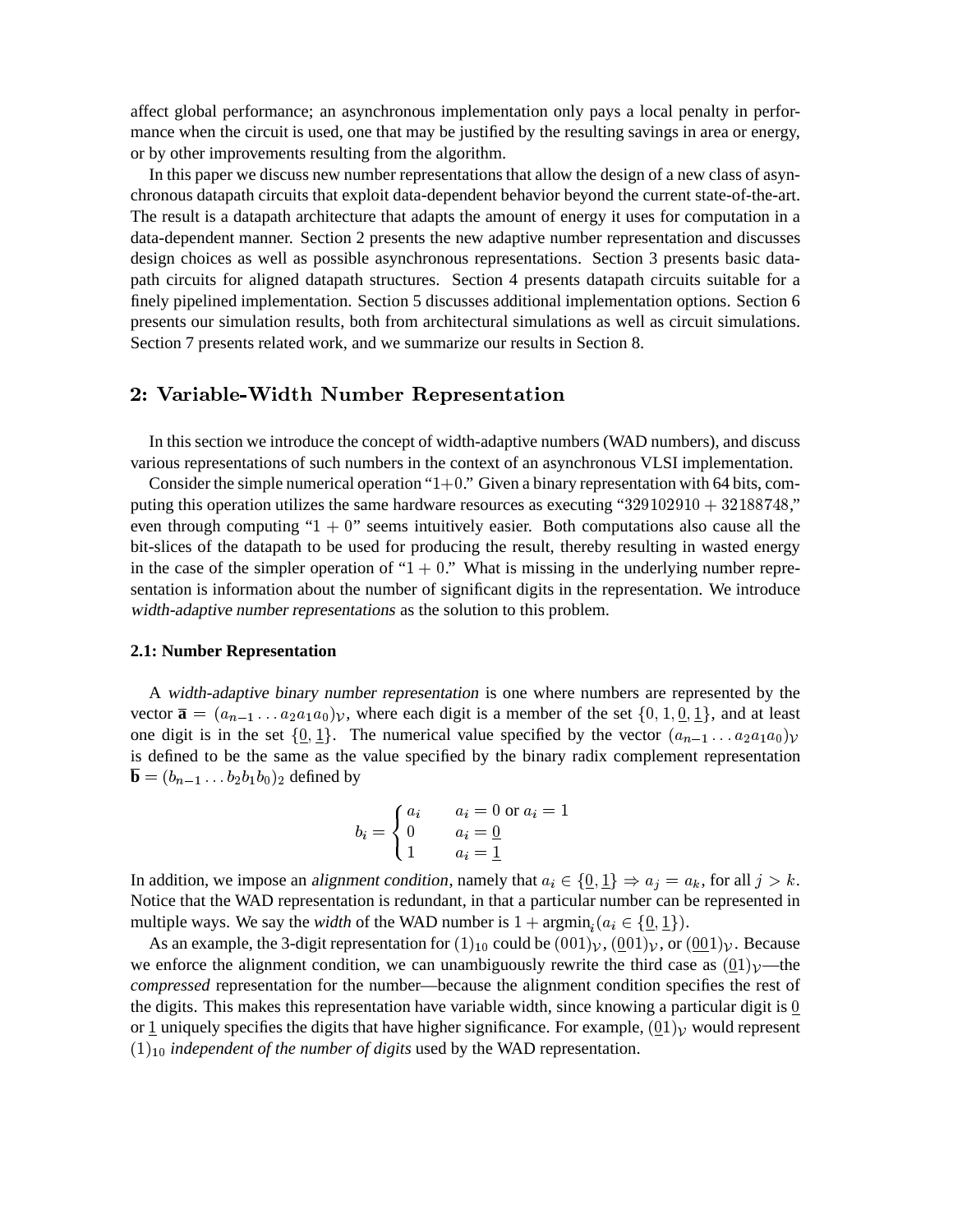The representation shown above needs two bits to represent a single digit, since there are four possible alternatives for each digit position. This might be considered wasteful in the number of bits necessary to represent WAD numbers. This can be addressed in two ways:

- by constructing WAD numbers with a higher radix;
- $\bullet$  by only permitting digits in fixed positions in the number representation to be of the form 0 or . These positions could be uniformly or non-uniformly distributed throughout the number.

We adopt the latter approach when designing various circuits in this paper, since it simplifies the description of the resulting circuits. The circuits can be easily generalized to handle WAD numbers of higher radix [8].

The purpose of using WAD number representations is to improve performance and reduce the energy per operation when operations are being performed on small numbers. Asynchronous VLSI is a natural choice for the implementation of such numbers, because asynchronous design techniques can take advantage of average-case performance. A naïve clocked WAD datapath would have to wait for the worst-case delay in a WAD computation, and this would likely slow down the clock rate unnecessarily. A WAD number has data-dependent width, and asynchronous implementations can exploit this data-dependent representation to improve performance while reducing the average energy per operation.

#### **2.2: Hybrid and Hierarchical Representations**

There are several other hybrid WAD number representations possible. For instance, one might only use a WAD representation for part of the number, or for the part of a number where one expects a run of zeros or ones to occur. Another possibility is that a number could be represented using multiple WAD numbers. For example, a 32-bit number could be represented by 8 4-bit WAD numbers, or by 2 16-bit WAD numbers, or by 4 8-bit WAD numbers, etc. In addition, these individual WAD numbers could have differing radices. For example, a 4-bit radix 16 WAD number would use  $0$  and  $1$  to indicate the presence of all zeros or all ones. If we use  $8$  of these numbers to represent a 32-bit number, then the representation has the property that it "compresses" runs of zeros and ones of length 4 if the runs are aligned with the WAD number boundaries. The rest of this paper focuses on the basic implementation techniques for binary WAD representations. Some of the alternatives we have mentioned in this section are discussed in greater detail in [8].

Another possible number representation is one that is hierarchical. A particular number is broken down into blocks, and each block may be all zeros, all ones, or some other bit pattern. (This is similar to the case when we use numbers of higher radix.) The information about the block itself can be encoded using either a normal or an adaptive number representation. When using a normal number representation, the extra information associated with each block specifies whether the block is all zeros, all ones, or a mixture of zeros and ones. When using an adaptive representation, we would also encode whether the other blocks that contain digits that are of higher significance contain



**Figure 1. Width-adaptive number**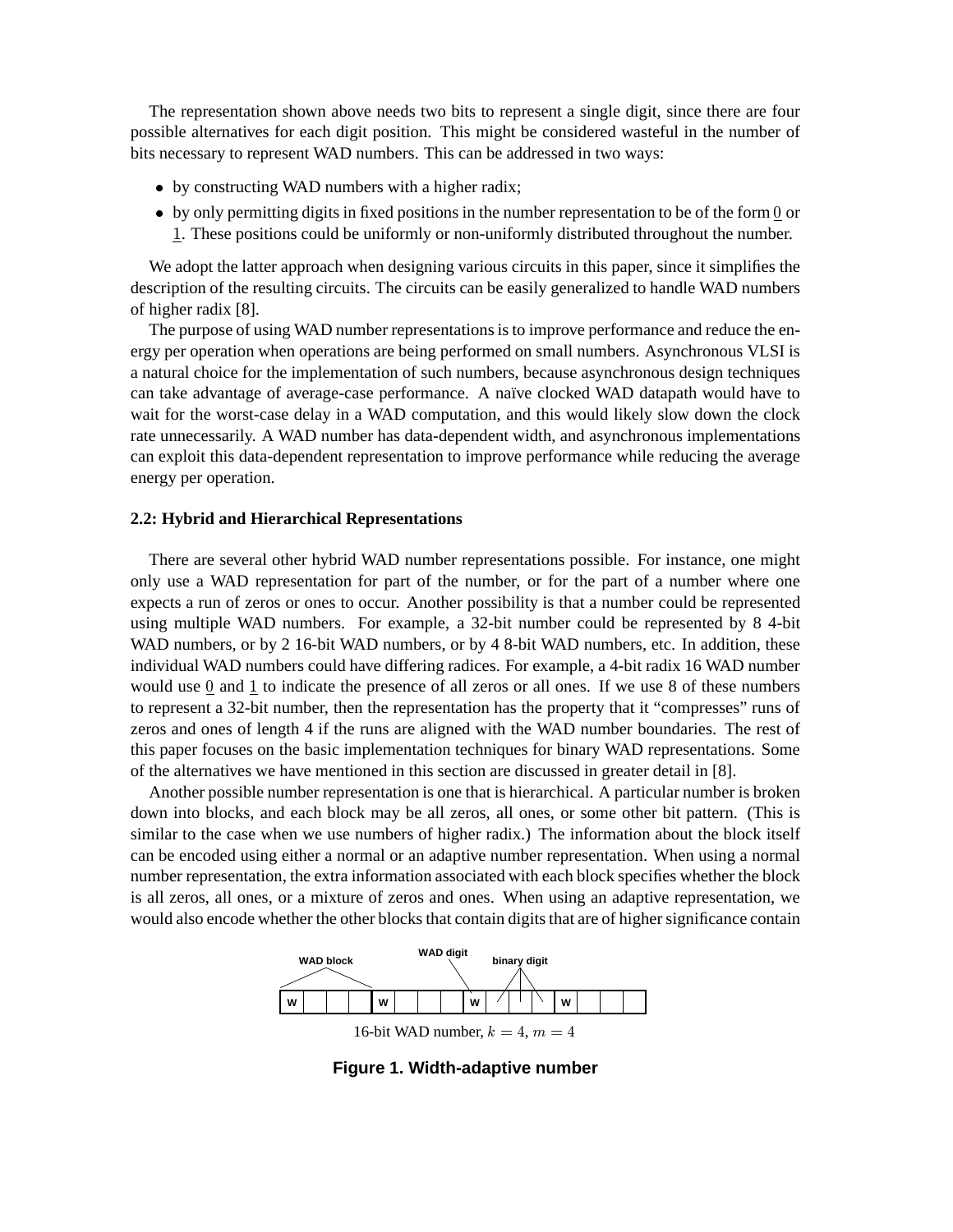

# **Figure 2. Transmitting numbers in a WAD datapath. Unshaded regions/dotted regions of the datapath do not have any switching activity.**

all zeros or all ones as well. This can be repeated to achieve a hierarchical WAD representation. The discussion of these alternative representations and their design tradeoffs can be found in [8].

# **2.3: Asynchronous Encoding for Width-Adaptive Numbers**

Codes that permit the receiver to detect when valid data is being transmitted independent of the delays in wires are said to be *delay-insensitive* (DI) codes (cf. [18]). Asynchronous circuits that are correct under the speed-independent, delay-insensitive, or quasi-delay-insensitive (QDI) model use DI codes for data communication between computation blocks. Specific datapath design techniques for QDI circuit design that use DI codes for communication and computation are discussed by Martin [14].

The most commonly used DI code is the one-hot code that uses  $k$  wires to represent  $k$  different numbers. Initially, all  $k$  wires are 0. Data value  $i$  is transmitted by setting the *i*th wire to 1. The code returns to the initial state before the next data value is transmitted. One-hot codes for  $k = 2$ are known as dual-rail codes, and those for  $k = 4$  are known as quad-rail codes. These two codes are commonly used for data encoding.

In traditional number representations, binary digits are typically encoded using dual-rail codes. Following this approach, a single radix-2 WAD digit can be represented using a quad-rail code, since the digit can take on 4 different values. To reduce the number of wires needed to encode WAD numbers, we use one WAD digit for every  $(k - 1)$  binary digits; we refer to this combination of a WAD digit and  $(k - 1)$  binary digits as a WAD *block* of size k. Each such block uses  $(2k + 2)$  $\blacksquare$ rails to represent a WAD number, and a single WAD block is transmitted using a standard DI code consisting of  $(2k+2)$  wires as outlined above. In what follows, we assume that the N bit datapath is divided into m WAD blocks of size k (and therefore  $N = mk$ ). Figure 1 pictorally depicts a 16-bit WAD number with  $k = 4$ . .

Transmitting data in an  $N$ -bit WAD datapath is significantly different from transmitting data in a traditional datapath. If a particular WAD block has a  $0$  or  $1$  as its most significant digit, then we *do not transmit* any WAD blocks that would specify bit positions more significant that the block containing the  $0$  or  $1$ . For this reason, we refer to  $0$  and  $1$  as *delimiters* of the WAD representation, and WAD block containing them is called a *delimiting block*. Figure 2 shows an example of transmitting two different WAD numbers using the same datapath, showing how part of the datapath not required for transmitting a digit exhibits no switching activity.

If a WAD number has n significant digits, then we only use  $k\lceil n/k \rceil$  of the WAD datapath to communicate the number. The remaining  $(1 - \lceil n/k \rceil/m)$  fraction of the WAD datapath does not exhibit *any* switching activity. This means that small numbers can be communicated with much lower energy than larger numbers. What is unique about this datapath structure is that the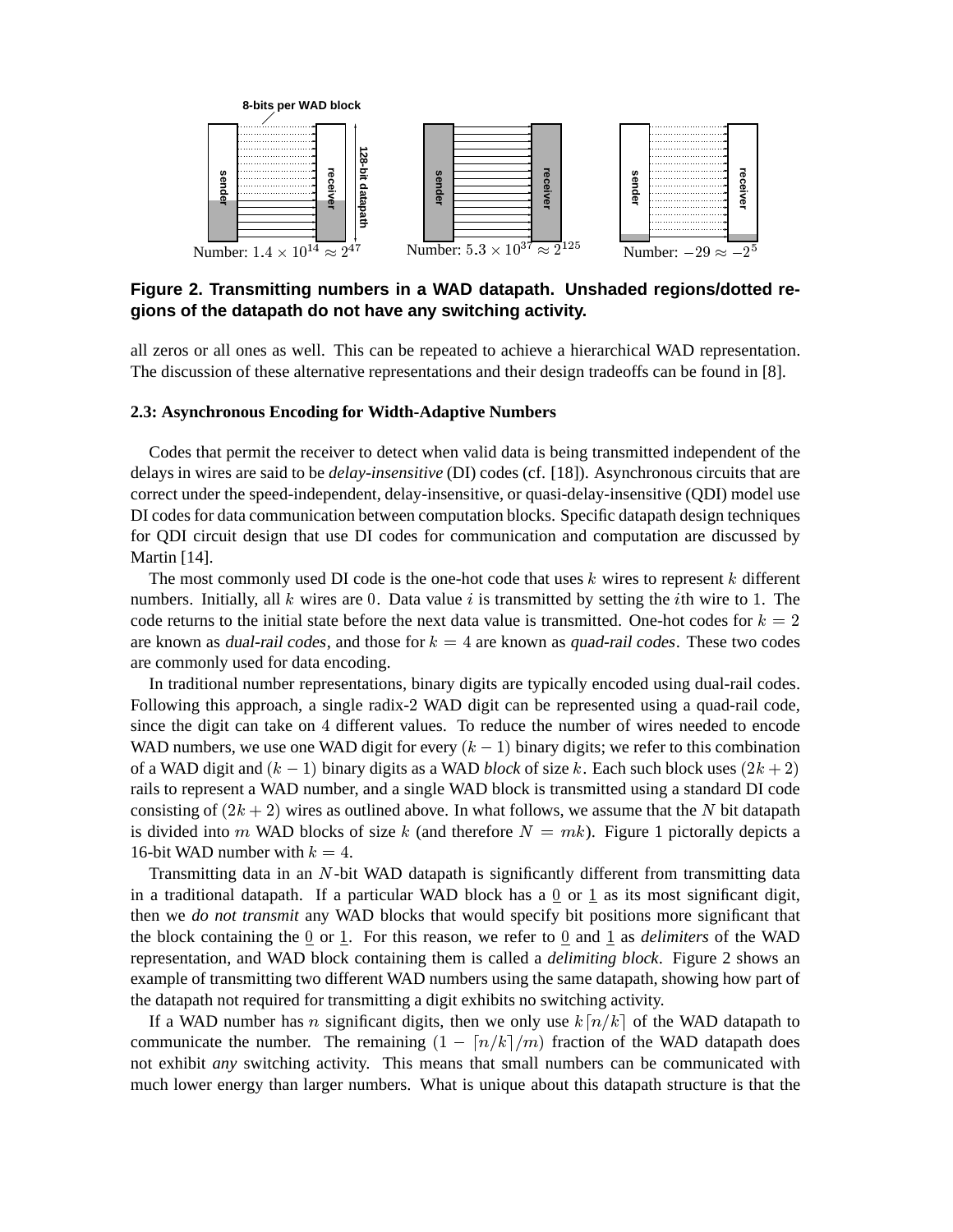representation adapts to the number of significant digits required without any software intervention, and the full datapath is available for  $N$ -bit operations if necessary, as illustrated in Figure 2.

# -

An aligned datapath structure is one where operations on adjacent bits in the datapath are performed at about the same time. Examples of aligned datapaths include the datapath for the first asynchronous microprocessor [15] as well as the MiniMIPS processor [16]. In this section we describe how aligned WAD datapaths are constructed. Almost all modern processors use aligned datapaths. We use CHP (communicating hardware processes) and handshaking expansions (restricted CHP) to describe the circuits in this paper. A brief description of the notation is provided in the appendix.

# **3.1: Standard Communication Cells**

A standard technique applied when designing asynchronous circuits is to separate control from data. For instance, a one-place FIFO

- - the contract of the contract of the contract of the contract of the contract of the contract of the contract of

would be replaced with one control process and two datapath processes, as shown below:

 $\tau$  [  $L$  ;  $R$  ] ||  $\tau$  [  $L$   $\bullet$   $L$  :  $x$  ] ||  $\tau$  [  $R$   $\bullet$   $R$  :  $x$  ] the contract of the contract of the contract of the contract of the contract of the contract of the contract of

This transformation is known as control-data decomposition, and was extensively used in the design of the first asynchronous microprocessor [15]. We show how standard datapath processes of the form  $\ast$  [L'  $\bullet$  L?x] (receivers) and  $\ast$  [R'  $\bullet$  R!x] (senders) can be designed for WAD datapaths.

**WAD Aligned Sender Process.** Processes of the type  $\ast$  [C  $\bullet$  D!x] are designed by decomposing them into a number of concurrent cells, each capable of handling one bit of data along with a completion tree to combine individual acknowledge signals into a single acknowledge for the  $C$ channel [14]. We begin by providing the compilation of a cell that is capable of handling one WAD block following Martin's synthesis procedure [13].

The cell has k bits of state, stored in dual-rail state variables  $(x t_i, x t_i)$  for  $0 \le i \le k$ . The dualrail state bit  $(xtt, xff)$  determines if the cell is a delimiter in the datapath (the cell is a delimiter if  $x$ *tt* is **true**).

The control input to a single cell is received on channel C encoded using two wires  $(ci; co)$ . The WAD block of size  $k$  is communicated over a channel  $D$  using a single acknowledge  $di$  and data rails that are encoded as follows:

- The first  $k 1$  bits named are encoded using a dual-rail code (a quad-rail encoding is also possible for these bits; we omit this minor change in the interests of clarity). The code for data bit *i* is named  $(dt_i, df_i)$ .
- If the data block being transmitted over channel D is not a delimiter, then  $(dt_{k-1}, df_{k-1})$  encodes the data bit  $(x_{k-1}, x_{k-1})$ ; otherwise,  $(dtt, df)$  encodes the data bit  $(x_{k-1}, x_{k-1})$ . In other words,  $(dt_{k-1}, dt_{k-1}, dt, df)$  form a quad-rail code that encodes the most significant bit of the WAD block.

To summarize, channel D uses  $(2k+2)$  wires for data and a single acknowledge  $di$ . The handshaking expansion for a sender, using a passive port  $C$  and an active port  $D$  is given by: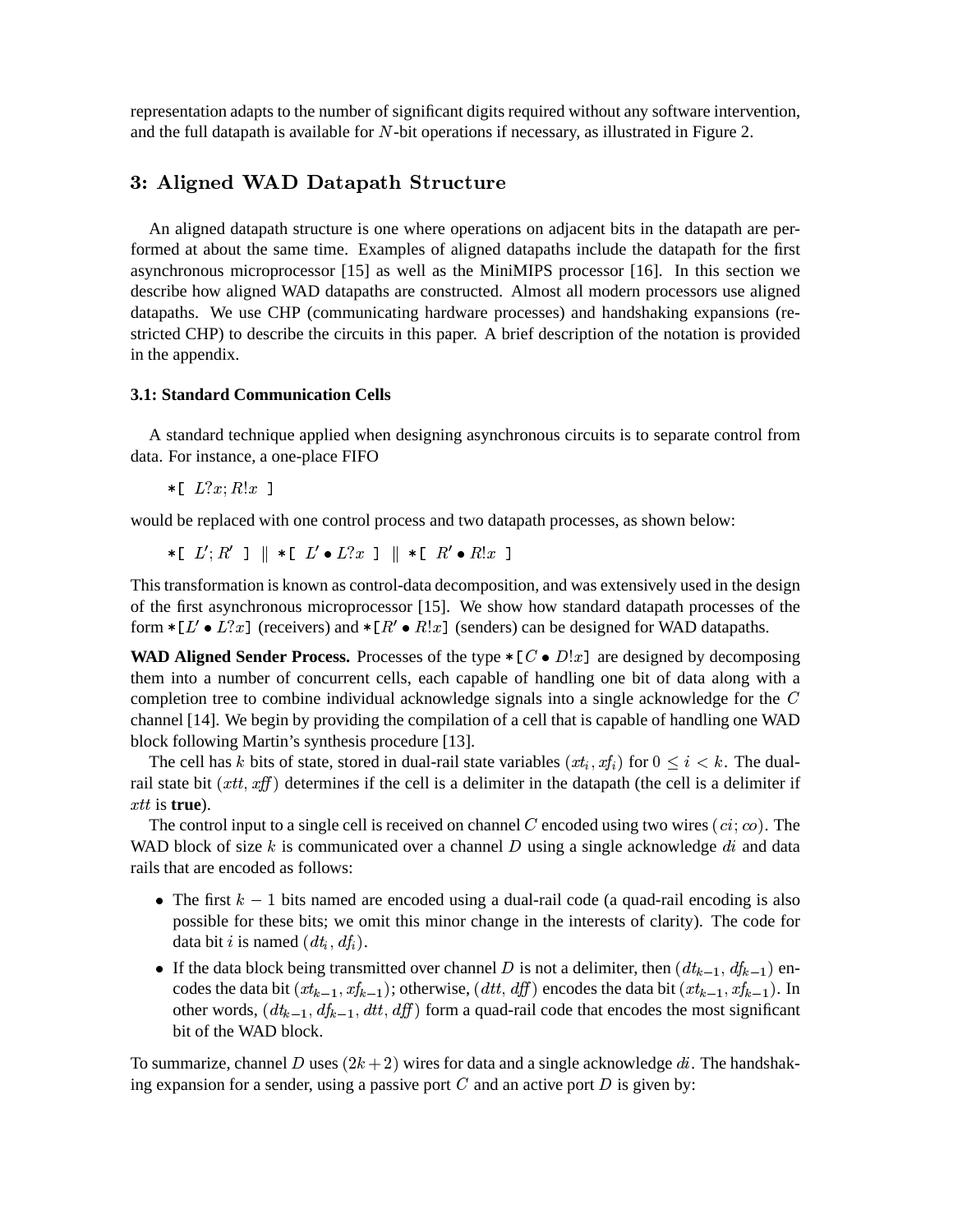

**Figure 3. Aligned WAD sender showing circuit structure. The boxes correspond to** the individual WAD blocks, and the arrows correspond to the  $(2k+2)$  wires per cell **for data communication.**

$$
\begin{array}{l}\n\ast\left[\text{[}ci\text{]};(\parallel i:k-1:\text{[}xt_i\longrightarrow dt_i\uparrow\text{]}xf_i\longrightarrow df_i\uparrow\text{]}),\\
\text{[}xtt\longrightarrow\text{[}xt_{k-1}\longrightarrow dt\text{!}^{\dagger}\text{!}xf_{k-1}\longrightarrow df_i\uparrow\text{]}\\
\text{[}xff\longrightarrow\text{[}xt_{k-1}\longrightarrow dt_{k-1}\uparrow\text{!}xf_{k-1}\longrightarrow df_{k-1}\uparrow\text{]}\\
\text{[};\\
\text{[}di\text{]};co\uparrow;\text{[}-ci\text{]};(\parallel i:k:\text{ }dt_i\downarrow, df_i\downarrow), dt\downarrow, df_i\downarrow;\text{[}-di\text{]}; co\downarrow\\
\text{]}\\
\end{array}
$$

The reader is referred to [8] for the circuit implementation of this handshaking expansion.

A WAD sender contains  $m$  processes of the form described above. Since the single signal  $di$  for the data communication acknowledges the transmitted data for every block, the full  $N$ -bit datapath compilation is performed by simply sharing signals  $ci$ ,  $di$ , and  $co$  across each sender process. Figure 3 shows the compilation of an  $N$ -bit sender. Each blue square denotes one of the sender processes.

**WAD Aligned Receiver Process.** The receiver process  $\ast$  [C  $\bullet$  D?x] is slightly more complex. Intuitively, the problem arises because overwriting a WAD variable changes the number of datapath processes that hold a valid data value. Once the operation is complete, all WAD blocks beyond the delimiter must have their local state variables all set to **false** for the sender process to function correctly. We split the write operation to a WAD word into two distinct phases: the reset phase where all the state bits are set to **false**, and the write phase where the WAD word is read in from channel  $D$ .

For the reset phase, we would like to ensure that we do not exercise the datapath cells that lie beyond the delimiter cell. Therefore, a handshaking expansion of the form:

 $\mathcal{L} = \{ \mathbf{v}_1, \mathbf{v}_2, \mathbf{v}_3, \ldots, \mathbf{v}_N, \mathbf{v}_N, \mathbf{v}_N, \mathbf{v}_N, \mathbf{v}_N, \mathbf{v}_N, \mathbf{v}_N, \ldots, \mathbf{v}_N, \mathbf{v}_N, \mathbf{v}_N, \mathbf{v}_N, \ldots, \mathbf{v}_N, \mathbf{v}_N, \mathbf{v}_N, \ldots, \mathbf{v}_N, \mathbf{v}_N, \mathbf{v}_N, \mathbf{v}_N, \mathbf{v}_N, \mathbf{v}_N, \ldots, \mathbf{v}_N$ 

for the reset phase would not be acceptable, because the  $ro$  signal would switch in every datapath cell. To eliminate this problem, we introduce a dual-rail acknowledge that indicates when we have hit the delimiter cell. If the cell holds valid data but is not a delimiter, the  $cfo$  signal is used as the acknowledge; if the cell holds valid data and is a delimiter, the  $cto$  signal is used as the acknowledge; if the cell does not hold valid data, none of the acknowledge wires are raised. The reset phase is described by:

 $\mathbb{E}[\mathbf{P}_1 \cup \mathbf{P}_2] = \mathbf{P}_1 \cup \mathbf{P}_2 \cup \mathbf{P}_3$  ,  $\mathbf{P}_2 \cup \mathbf{P}_3$  ,  $\mathbf{P}_3$  ,  $\mathbf{P}_4$  ,  $\mathbf{P}_5$  ,  $\mathbf{P}_6$  ,  $\mathbf{P}_7$  ,  $\mathbf{P}_8$  ,  $\mathbf{P}_9$  ,  $\mathbf{P}_9$  ,  $\mathbf{P}_1$  ,  $\mathbf{P}_1$  ,  $\mathbf{P}_2$  ,  $\mathbf{P}_3$  ,  $\$ 

The reader is referred to [8] for the circuit implementation of this handshaking expansion.

Once the block has been reset, we can proceed with reading a value from input channel  $D$  and write the value received on  $D$  into the local state variables. The write phase is described by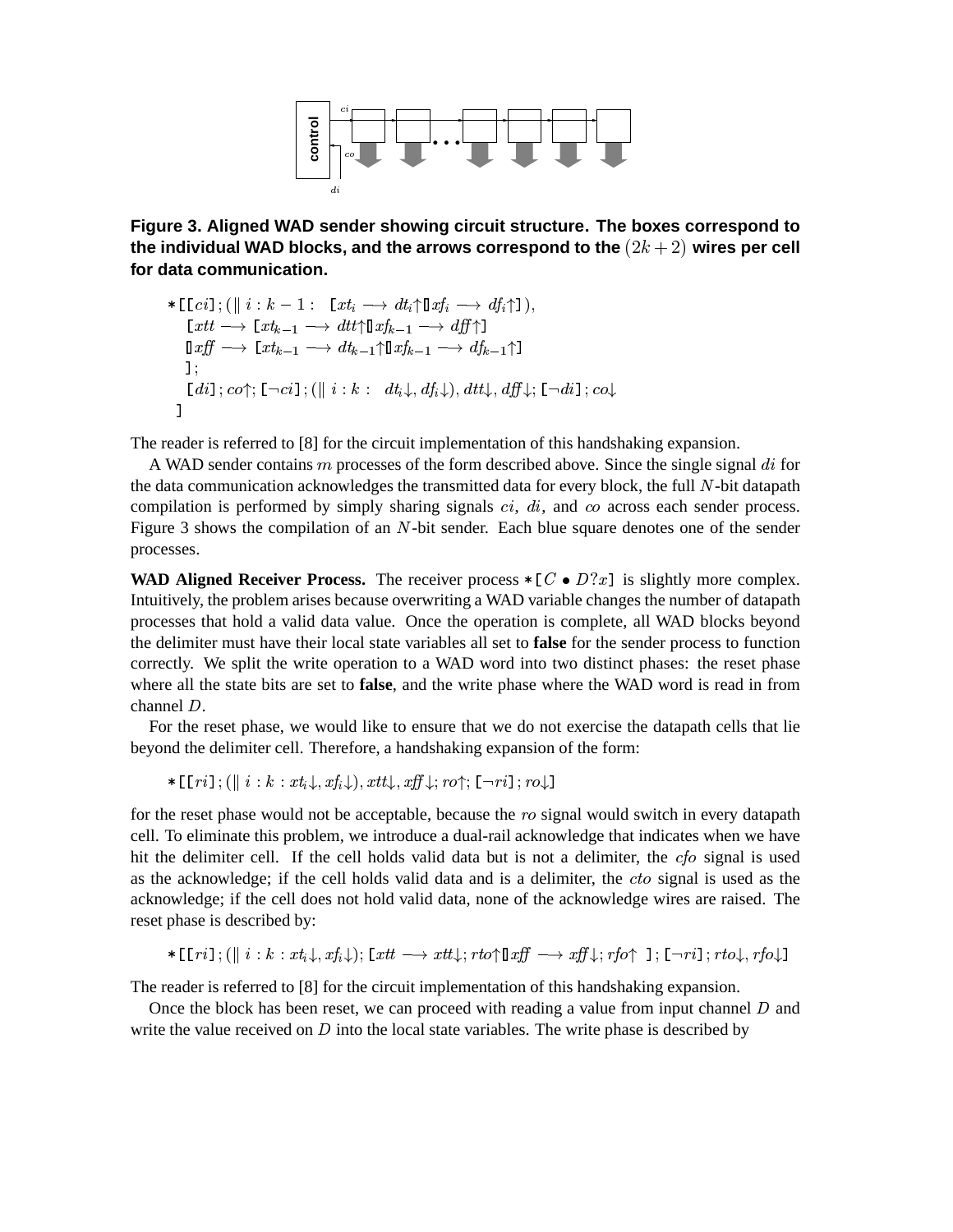

**Figure 4. Aligned WAD receiver showing one possible combination of reset and write phases. The boxes correspond to the individual WAD blocks, and the arrows**  $\mathop{\mathsf{correspond}}$  to the  $(2k+2)$  wires per cell for data communication.

\* 
$$
\begin{array}{l}\n\text{[ } [w i]; d \circ \uparrow; ([\parallel i : k-1 : [ dt_i \longrightarrow xt_i \uparrow \mathbb{I} df_i \longrightarrow xf_i \uparrow ]), \\
\text{[ } dt t \lor df \longrightarrow xt t \uparrow \mathbb{I} dt_{k-1} \lor df_{k-1} \longrightarrow xff \uparrow], \\
\text{[ } dt t \lor dt_{k-1} \longrightarrow xt_{k-1} \uparrow \mathbb{I} df \lor df_{k-1} \longrightarrow xf_{k-1} \uparrow ]; \\
\text{[ } w \circ \uparrow; [\neg wi]; d \circ \downarrow; [\land k : \neg dt_i \land \neg dt_i) \land \neg dt t \land \neg dfj]; \text{[ } w \circ \downarrow\n\end{array}
$$

**一个人的人,我们也不能在这里的人,我们也不能在这里的人,我们也不能在这里的人,我们也不能在这里的人,我们也不能在这里的人,我们也不能在这里**,我们也不能不能在这里

(assuming an active protocol on port  $D$ ). The reader is referred to [8] for the circuit implementation of this handshaking expansion. An interesting side-effect of separating the reset phase from the write phase is that the write acknowledge circuitry is simplified. However, the overall circuit is slower because we have to reset the circuit before performing the write.

We make the following observations to design the acknowledge circuit for the complete datapath. Consider two adjacent WAD blocks, j and  $(j + 1)$   $(j + 1$  holds bits that are more significant) with acknowledge signals  $(cto, cfo)$  and  $(dto, dfo)$  respectively. If the acknowledge  $cto$  is **true** for block j then block j is a delimiter, and block  $(j+1)$  does not participate in this particular communication action. If  $cf$  is **true** for block j, block  $(j + 1)$  participates in this communication action because j is not a delimiting block. Therefore, acknowledges  $(cto, cfo)$  and  $(dto, dfo)$  can be combined to produce a single acknowledge  $(eto, efo)$  as follows:

\*
$$
\begin{array}{l}\n\text{*} \left[ \text{cto } \longrightarrow \text{eto} \uparrow \mathbb{I} \text{ cfo } \longrightarrow \text{ [} \text{ dto } \longrightarrow \text{eto} \uparrow \mathbb{I} \text{ dfo } \longrightarrow \text{ efo} \uparrow \mathbb{I} \right]; \\
\text{[} \neg \text{cto } \land \neg \text{cfo } \land \neg \text{dto } \land \neg \text{dfo} \right]; \text{ eto}\downarrow, \text{ efo}\downarrow \text{ ]}\n\end{array}
$$

The reader is referred to [8] for the circuit implementation of this handshaking expansion. This transformation can be applied recursively to obtain an acknowledge pair  $(ato, afo)$  for the entire datapath. For this pair, we know that  $afo$  can never be **true** because a WAD datapath contains exactly one delimiter block. Therefore, *ato* is the acknowledge for the entire reset or write phase.

There are several ways we can combine the reset and write phases into a single communication action. The simplest way is to simply use the following handshaking expansion, that translates the write request on input channel  $C$  into a reset request on channel  $R$  followed by a write request on channel  $W$ :

```
-
-

   -

   -

  	 -

   -

   -
```
This combination is illustrated in Figure 4. We can overlap the second half of the handshake on both  $R$  and  $W$  by using the following handshaking expansion:

```
. It is a set of the set of the set of the set of the set of the set of the set of the set of the set of the set of \mathcal{S}
```
The reader is referred to [8] for the circuit implementation of this handshaking expansion.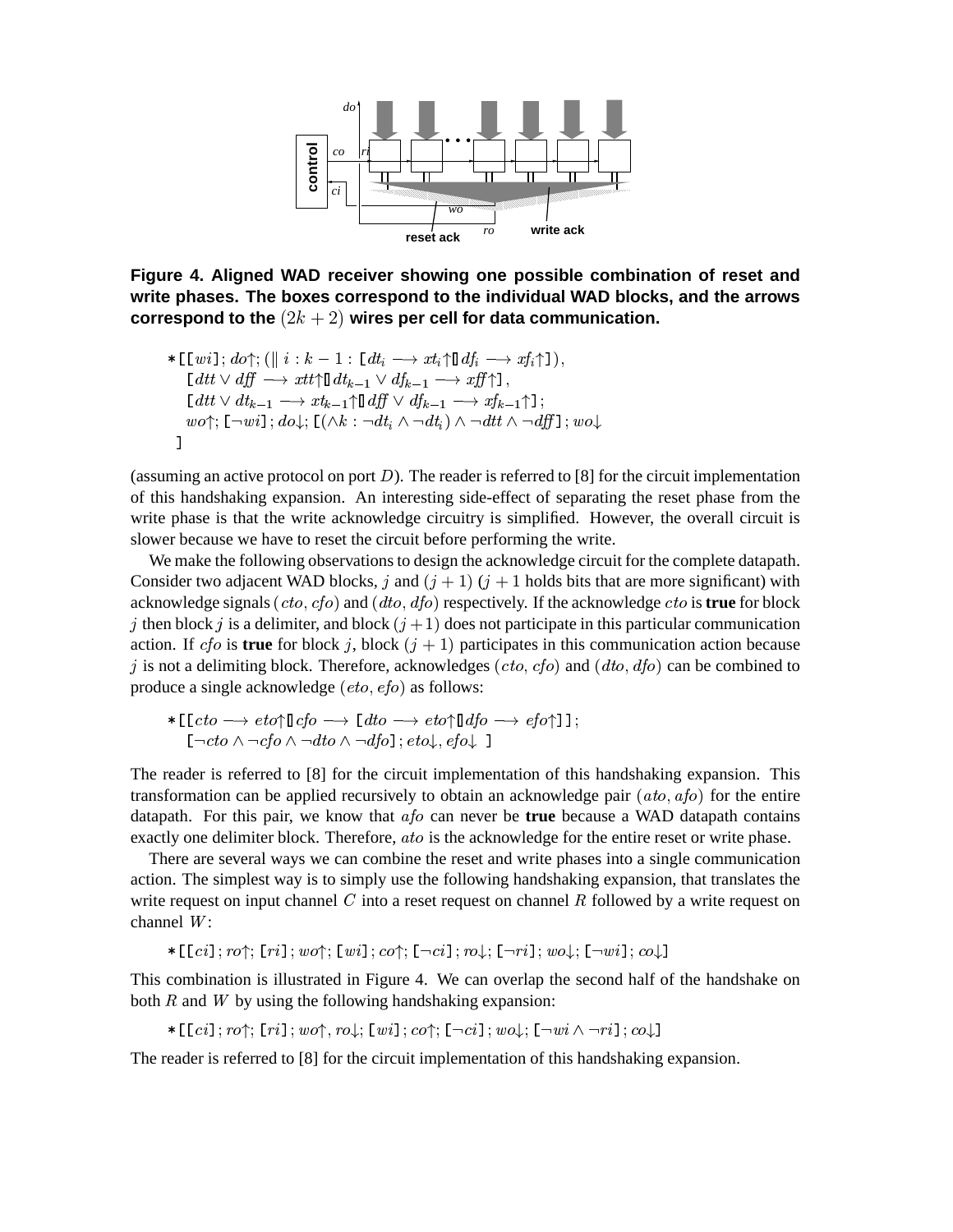#### **3.2: Function Computation**

Function block compilation provides a canonical way to translate the computation of a function into an asynchronous QDI implementation [14]. In this section we show how single argument and multiple argument functions can be computed for aligned WAD datapaths.

Consider the computation of a function by the CHP process  $\ast$  [ $L$ ? $x$ ;  $R$ ! $f(x)$ ]. The first step in designing the production rules for this process is control data decomposition. Applying this transformation, we obtain:

 $\mathcal{F} \left[ L_{\mathcal{I}}(x;R;L)(x) \right] \quad \triangleright \quad \mathcal{F} \left[ L_{\mathcal{I}}(C) \right] \quad \parallel \quad \mathcal{F} \left[ L_{\mathcal{I}} \bullet L; x \right] \quad \parallel \quad \mathcal{F} \left[ L_{\mathcal{I}} \bullet R; L(x) \right] \quad \parallel \quad$ 

We focus on the compilation of the third process above. Following Martin [14], we use the notation  $X := e$  to indicate that the data rails of channel X are set to a valid value e, and the notation  $X \Downarrow$  to indicate that the data rails of channel  $X$  are set to the neutral value (all rails **false**). Communication channels are encoded using the WAD representation discussed in the previous section.

The handshaking expansion for  $\ast$  [C  $\bullet$  R! $f(x)$ ] is given by:

$$
*[[ci]; R := f(x); [ri]; co{\uparrow}; [\neg ci]; R \Downarrow; [\neg ri]; co{\downarrow}]
$$

This handshaking expansion can be broken down into two concurrent parts, as shown below:

$$
* \verb+[[\,ci\,]\,; X:=x;[\,ri\,]\,; co \uparrow; [\,\neg\,ci\,]\,; X \Downarrow; [\,\neg\,ri\,]\,; co \downarrow \,\,]
$$

 --   - 

where  $\lceil v(X) \rceil$  denotes waiting for X to have a valid value, and  $\lceil n(X) \rceil$  denotes waiting for X to have a neutral value [14]. The first part is simply the process  $\ast$  [C  $\bullet$  X!x], that we have already compiled. We focus on processes of the form  $\ast \lbrack \lbrack v(X) \rbrack$ ;  $R := f(X)$ ;  $\lbrack n(X) \rbrack$ ;  $R \Downarrow$ ]. Without repeating all the arguments provided for function block compilation, we state that we can perform the following decomposition:

- Let  $Y_0, \ldots, Y_{N-1}$  be set of subcodes of the encoding of X such that they cover the entire  $code X$ :
- Let the output bit  $R_i$  only depend on the value of X specified by the subcode  $Y_i$

Then,

$$
\ast\mathsf{\Gamma}\mathsf{I}\mathit{v}(\mathit{X})\mathit{]} \, ; R := f(\mathit{X}) ; \, \mathsf{I}\mathit{n}(\mathit{X})\mathit{]} \, ; R \Downarrow\; \mathit{]} \equiv (\mathbin{\|} k :: \ast\mathsf{\Gamma}\mathsf{I}\mathit{v}(\mathit{Y}_k)\mathit{]} \, ; R_k := f_k(\mathit{Y}_k) ; \, \mathsf{I}\mathit{n}(\mathit{Y}_k)\mathit{]} \, ; R_k \Downarrow\!\mathit{]} \, )
$$

where the function  $f_k$  is simply the part of the function that computes output  $R_k$ . This is simply the function block transformation outlined in [14].

This general strategy applies to aligned WAD datapaths as well. The main problem with computing functions using an aligned datapath is illustrated by considering a simple example where we compute a function of two arguments.

Consider computing the logical AND of two inputs on channels  $A$  and  $B$  using the function block strategy, where the datapath is to be constructed using an aligned, 16-bit WAD code with  $k=4$ and  $m=4$ . If we look at bit 14 of the output, not only does its value depend on the corresponding inputs on  $A$  and  $B$ , but it also depends on the WAD digit in WAD block 0, 1, and 2! Another way to think about this problem is that the two inputs received on  $A$  and  $B$  might have different widths. (Note that whether or not this particular problem occurs depends on the nature of the function being computed.)

In general, we can solve this problem by introducing an *alignment* stage that ensures that the two inputs have the same width by exploiting the redundancy in the WAD number representation. Aligning the widths of two numbers is equivalent to padding the narrower number so that it matches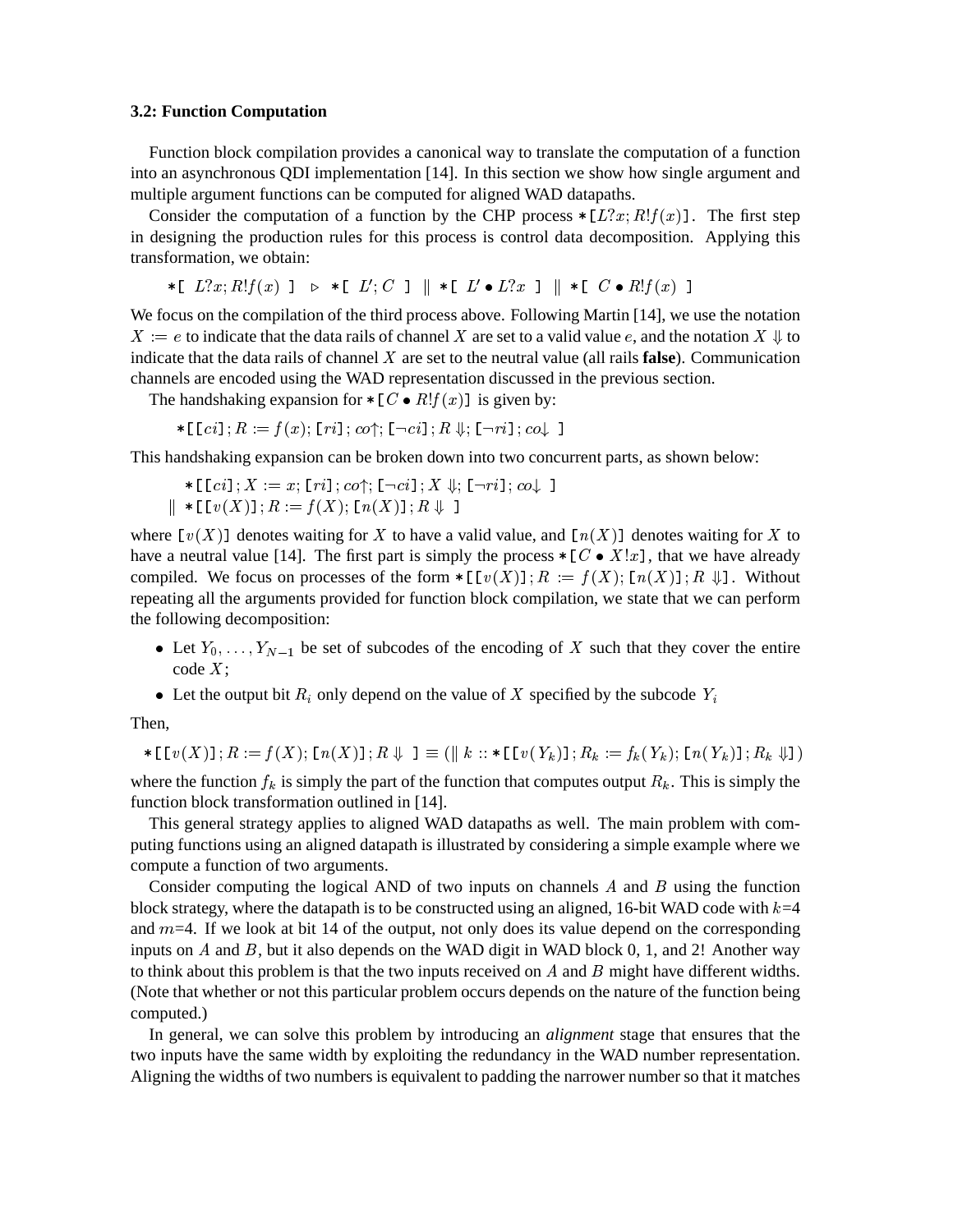the width of the wider number. The circuit for alignment is constructed by using the following observation: the two inputs have different widths if and only if there is a digit where one of the two inputs is in  $\{0, 1\}$  and the other input is in  $\{\underline{0}, \underline{1}\}\$ . In this circumstance, we must widen the narrower number. Details of this construction can be found in [8]. Once we have aligned the two inputs, function block style computation of functions like logical AND is straightforward. The only observation that is necessary to complete the compilation is that logical AND can be extended to and <u>1</u> as follows: <u>0</u>  $\land$  <u>0</u> = <u>0</u>; <u>0</u>  $\land$  <u>1</u> = <u>0</u>; <u>1</u>  $\land$  <u>1</u> = <u>1</u>.  $\overline{1}$ .

# -

A disadvantage of the compilation for WAD blocks shown above is that the control signals are still broadcast to the entire datapath. Therefore, while we have reduced the amount of energy dissipated by the datapath cells, we have not reduced the contribution of the control cells to the total energy. Simply put, we still have an  $\mathcal{O}(N)$  energy term from the capacitive load on the control distribution wires.

The average cycle time of the WAD system designed in the previous section scales as  $\mathcal{O}(\log N)$ , This is asymptotically the same as the cycle time for the style of datapath design used for the first asynchronous microprocessor [15]. This is because the width-adaptive completion tree still has logarithmic depth. In practice, the completion tree delay may have smaller constant factors because it has a data-dependent delay [8]. The energy used by the system is  $\mathcal{O}(kE[b])$ , where  $E[b]$ is the expected number of WAD blocks used by the computation (ignoring the  $\mathcal{O}(N)$ ) term from the control distribution wires for the moment).

More recent developments in the design of pipelined asynchronous circuits have resulted in the elimination of the completion tree bottleneck for wide datapaths, and  $\mathcal{O}(1)$  throughput for finely pipelined asynchronous computations [16]. In this section we examine how WAD datapaths are designed such that they exhibit  $\mathcal{O}(1)$  throughput. We begin with a few observations as to why this extension is non-trivial.

The key property that makes finely pipelined QDI circuits faster is that the control distribution is decoupled from the datapath, and the different datapath cells are not tightly synchronized. As a result, datapath processes for a particular function that are physically adjacent to one another might be processing different data items. For example, a finely pipelined implementation of the buffer  $\ast$  [*L*?*x*; *R*!*x*] uses projection to decompose the process into:

$$
(\parallel i :: * \llbracket L_i?x_i; R_i!x_i \rrbracket)
$$

where each process operates on a fixed number of bits of  $x$ , and the different processes are not synchronized [9]. In the general case, appropriate control distribution ensures that the datapath operates correctly. Note that separate cells in the datapath are not synchronized with one another, and it is this transformation that results in improved throughput.

Decoupled datapath cells can lead to the situation shown in Figure 5. In the example shown, the WAD word 2 (shown in red) follows WAD word 1 on the communication channels. However, because the two word lengths are different, datapath cells for a single operation may contain parts of different words. Figure 5 shows a case where the bottom blocks of word 2 are prevented from advancing because of word 1, but the top blocks can advance into the empty datapath cells above word 1. When this situation is combined with pipelined completion detection [16], the control arriving at a cell may no longer be matched with the data arriving at the cell. The problem arises because the control distribution network needs to know which datapath cell contains the WAD data word delimiter so that the control distribution can stop at that cell.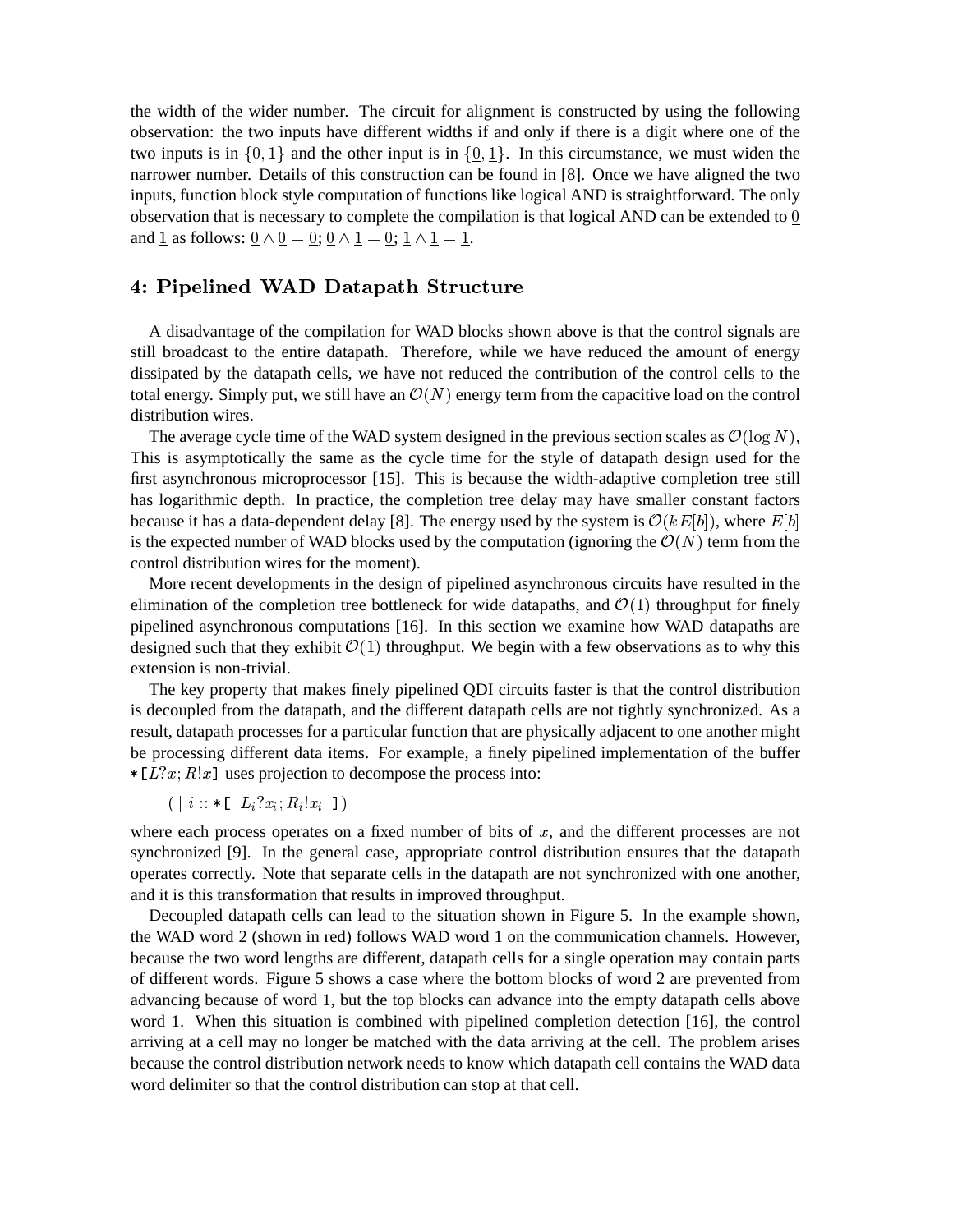

# **Figure 5. The two different WAD words are shown with with a solid delimiter. The dashed lines group together datapath cells used to implement one datapath operation, and the arrows denote communication channels.**

We avoid these problems by adopting a *block-skewed* WAD datapath design, similar to traditional bit-skewed datapaths. The major difference between these datapaths and traditional bit-skewed ones is that the computation might terminate without using all  $m$  WAD blocks (once we hit a delimiter block). Note that using a bit-skewed approach would result in a poor clocked implementation whenever we have to examine all the bits (for instance, doing a zero detect for a branch comparison).

We illustrate this design style by showing the block-skewed implementation of logical operations as well as binary addition. As usual, control distribution is handled by rippling the control vertically through the datapath. To permit the entire computation to be finely pipelined, each WAD block uses a separate acknowledge signal, instead of a shared acknowledge signal for all  $N$  datapath bits. Therefore, the number of wires needed for data communication in the block-skewed WAD datapath is  $m(2k+3)$ , as opposed to  $m(2k+2)+1$  for the aligned datapath—an increase of  $(m-1)$  wires. Note that this wiring overhead is similar to the overhead required for implementing high-throughput asynchronous QDI circuits using pipelined completion detection [16].

In what follows, we assume the system that incorporates the block-skewed datapath structure is locally slack elastic [10]. This assumption is necessary to permit the design of a finely pipelined asynchronous computation using projection-based synthesis techniques [9]. This assumption is not overly restrictive, since the assumption of local slack elasticity holds for the entire MiniMIPS design [16]. Also, we provide the CHP construction for datapath operations when  $k = 1$ , i.e., when each digit in the datapath is a WAD digit. The construction for  $k > 1$  is straightforward [8].

#### **4.1: Block-Skewed Logical Operations**

Let  $l(x, y)$  be a function that takes two bits and produces one bit. The function l represents the logical operation to be performed for each output bit that is computed. To describe a block-skewed implementation of this operation, we introduce function  $done(x)$  to indicate that  $x \in \{0, 1\}$ .

Consider a particular bit-position  $i$  in the datapath. There are four possible cases for this bitposition:

• An input is pending on channels  $A$  and  $B$ ;



**Figure 6. Process connections for block-skewed logical operations.**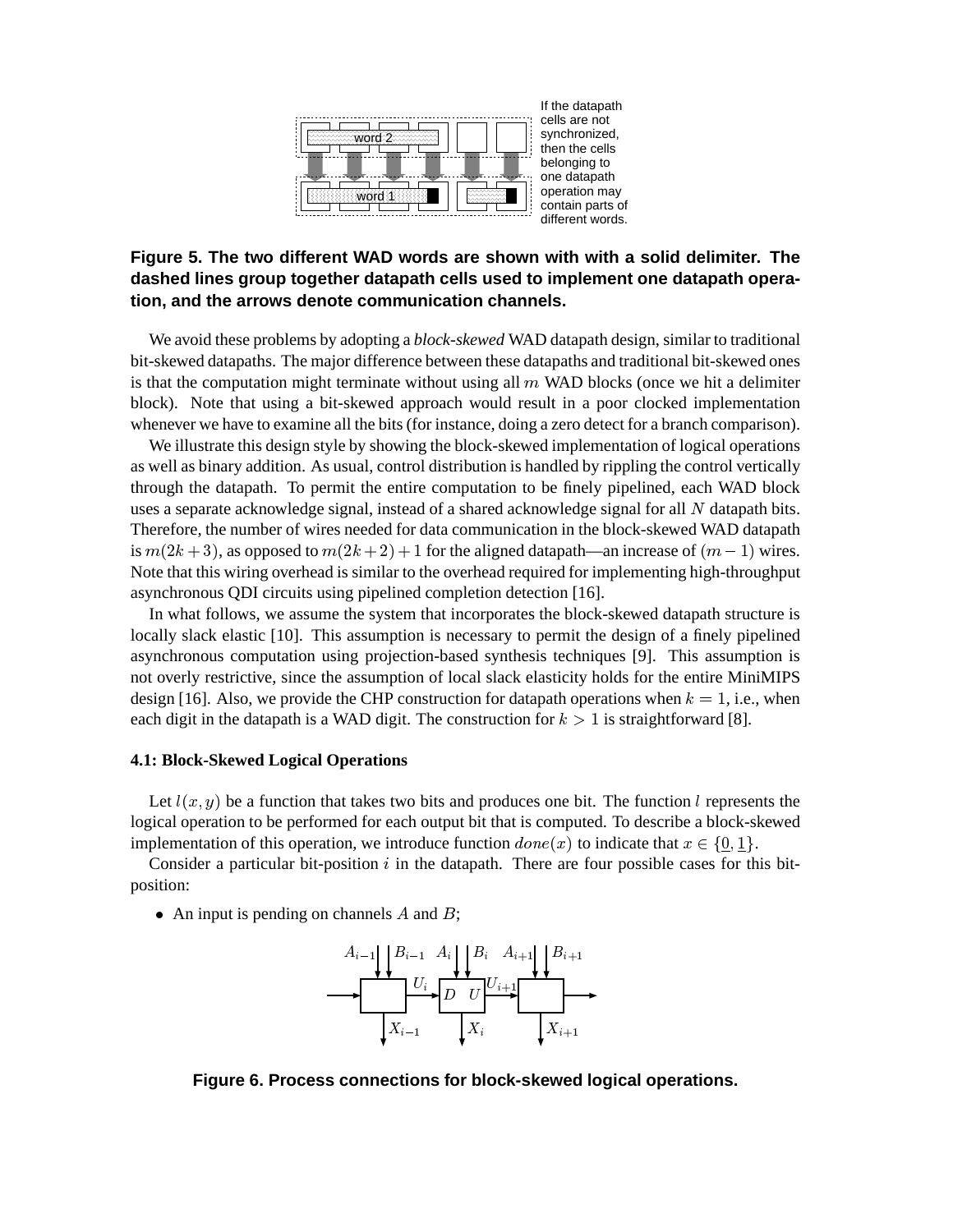

**Figure 7. Block-skewed AND, showing the channels that are used.**

- An input is pending on channel  $\ddot{A}$ ;
- An input is pending on channel  $B$ ;
- No inputs are pending on A or B.

The problem discussed earlier also implies that when inputs are pending on both  $A$  and  $B$ , these two inputs might correspond to *different* operand pairs for the logical operation. The only datapath digit that is guaranteed to receive an input on  $A$  and  $B$ , and also knows that those two inputs are part of the same operand pair is the least significant digit. If we propagate the information about when a WAD number ends "up" the datapath, then we can use this information to prevent the datapath problem discussed previously. The information we propagate must be sufficient to determine if the input on  $A$  and  $B$  corresponds to the current operand pair for the computation block. When we see the delimiter digit for both  $A$  and  $B$ , we know that we need not use the rest of the datapath for the computation.

The computation is performed by a linear array of processes, each having three inputs and two outputs: A and B are inputs corresponding to the WAD block;  $D$  is an input that is used to communicate control information among adjacent processes;  $X$  is an output channel corresponding to the WAD block;  $U$  is an output channel used to communicate control information vertically among adjacent processes. Figure 6 pictorially depicts the channel connections among the processes.

The logical operation is performed by the following CHP process:

 $\ast$  [D?(a, b); [done(a)  $\longrightarrow B$ ?b  $\blacksquare$ done(b)  $\longrightarrow A$ ?a  $\blacksquare$ **else**  $\longrightarrow A$ ?a, B?b];  $X!l(a, b)$ ,  $\lceil done(a) \wedge done(b) \longrightarrow$ **skip**  $\lceil \mathbf{else} \longrightarrow U! (a, b) \rceil$  ]

The input on channel D at the least significant bit position can be the pair  $(0, 0)$ ; in general it can be any pair  $(x, y)$  such that  $\neg done(x) \wedge \neg done(y)$  holds. Figure 7 shows an example of how the datapath computes the logical AND of two WAD numbers, with arrows indicating the channels that are used for the computation. Note that while some channels have not been shown, those channels might have pending inputs; they are simply ignored by the operation being performed.

From the CHP, one can immediately conclude that any pair  $(a, b)$  sent on channel U satisfies  $\neg done(a) \vee \neg done(b)$ . Therefore, this property holds for any input on channel D (since the D) and  $U$  channels are connected to one another—see Figure 6). From the CHP program above, we can conclude that if  $\neg done(a)$  holds, we need not know whether  $a = 0$  or  $a = 1$ ; it is sufficient to know that  $a \in \{0, 1\}$ . This observation can be used to reduce the number of wires per data item from 4 to 3 in the representation used to encode  $a$  and  $b$  for channels U and D, or to even combine the two into a single 1-of-5 code.

## **4.2: Block-Skewed Binary Addition**

Binary addition can be performed using a similar structure to the one for logical operations. Along with propagating information about whether or not a delimiter digit has been reached for an input operand, we also propagate the carry in the usual way. When the data reaches the most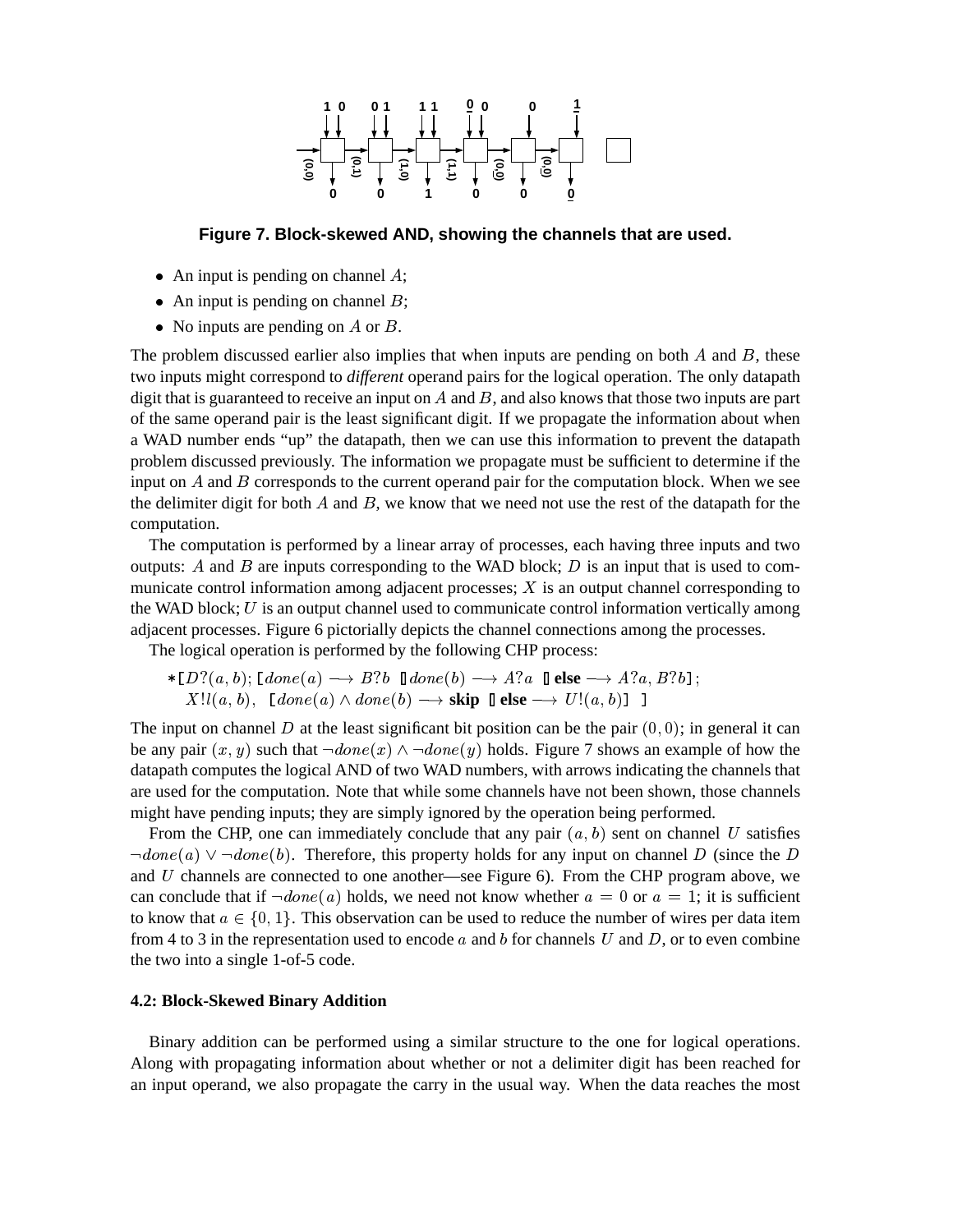| $\it a$<br>n                     | $\,cm$ | $_{\it{cout}}$     | sum            |
|----------------------------------|--------|--------------------|----------------|
| $\overline{0}$<br><u>0</u>       | 0      | X                  | $\overline{0}$ |
| $\overline{0}$<br>$\overline{0}$ |        | $\frac{0}{X}$      |                |
| $\overline{0}$                   | 0      |                    | Ī              |
| $\overline{0}$<br>T              |        | X                  | $\overline{0}$ |
| <u>1</u>                         | 0      |                    | $\overline{0}$ |
|                                  |        | $\bar{\textbf{x}}$ |                |

| $\it a$        |                  | $\emph{cin}$      | $_{\it{cout}}$ | sum            |
|----------------|------------------|-------------------|----------------|----------------|
| $\overline{0}$ | <u>()</u>        |                   | X              | $\overline{0}$ |
| $\overline{0}$ | $\boldsymbol{0}$ |                   | X              |                |
| $\overline{0}$ |                  | 0                 | X              | Ī              |
| $\overline{0}$ |                  |                   | X              | $\frac{0}{0}$  |
| $\overline{1}$ |                  | 0                 | X              |                |
|                |                  |                   | $\overline{X}$ |                |
|                |                  | Dallastean Diatea |                | <b>MCD</b>     |

| Delimiter Digits, non-MSB |  | Delimiter Digits, MSB |
|---------------------------|--|-----------------------|
|                           |  |                       |

# **Table 1. Addition tables for delimiter digits ("X" indicates no output).**

significant digit that contains an input for either operand, we use Table 1 to determine the sum and carry. The carry-in is, therefore, a WAD digit. The CHP for this is given below:

-   $\Box$  done  $\left( ci\right) \longrightarrow$  **skip**  $\mathbb{I} \neg done(ci) \longrightarrow \mathbb{I} \text{ } done(a) \longrightarrow B?b \mathbb{I} \text{ } done(b) \longrightarrow A?a \mathbb{I} \text{ } \textbf{else} \longrightarrow A?a, B?b$   $Idone(a) \wedge done(b) \longrightarrow \Box \neg done(sum(a, b, ci)) \longrightarrow U!(\underline{0}, \underline{0}, a) \mathbb{I}$  else  $\longrightarrow$  skip]  $\mathbf{Q}$  **else**  $\longrightarrow U!(a, b, \mathit{cout}(a, b, \mathit{cin}))$ 

When  $\neg done(a) \lor \neg done(b)$  holds, the sum and carry functions correspond to the usual sum and carry-out functions used for binary addition; the underscores on the digits can be ignored for purposes of computation. When  $done(a) \wedge done(b)$  holds, then Table 1 determines the sum and carry-out.

**MSB Circuit.** The circuit at the most significant digit in the entire datapath has to be modified. Since the two WAD inputs must have reached their delimiter digit when this process is used, we can assert that  $done(a) \wedge done(b)$  holds immediately before the  $X!sum(a, b, ci)$  action. Table 1 shows how the addition table must be modified to preserve the property that the WAD number ends in a delimiter digit. The CHP can be simplified accordingly.

The adder can be modified to perform a subtraction by taking the two's complement of one of the inputs. This can be done by using a carry-in of 1 and by complementing all the bits in the usual way. Note that the complement of  $\underline{0}$  is  $\underline{1}$ , and the complement of  $\underline{1}$  is  $\underline{0}$ ; therefore, the WAD representation does not introduce additional complications when performing the complement operation.

#### **4.3: Block-Skewed Width Alignment**

Both logical operations and addition have a similar structure. This similarity is a result of the part of the computation that ensures the two inputs have the same width. If we need to perform this alignment by itself (normally it should be folded into the function computation as done in the previous two sections), it can be done by the following CHP process:

 $\ast$  [D?(a, b); [done(a)  $\longrightarrow B$ ?b]]done(b)  $\longrightarrow A$ ?a]]**else**  $\longrightarrow A$ ?a, B?b];  $Xa!a, Xb!b, [done(a) \wedge done(b) \longrightarrow \textbf{skip}[]$  **else**  $\longrightarrow U!(a, b)$ ] ]

The outputs on the channels  $X_a$  and  $X_b$  in the datapath contain copies of the inputs A and B respectively. However, the copies of  $A$  and  $B$  are guaranteed to have the same width. This circuit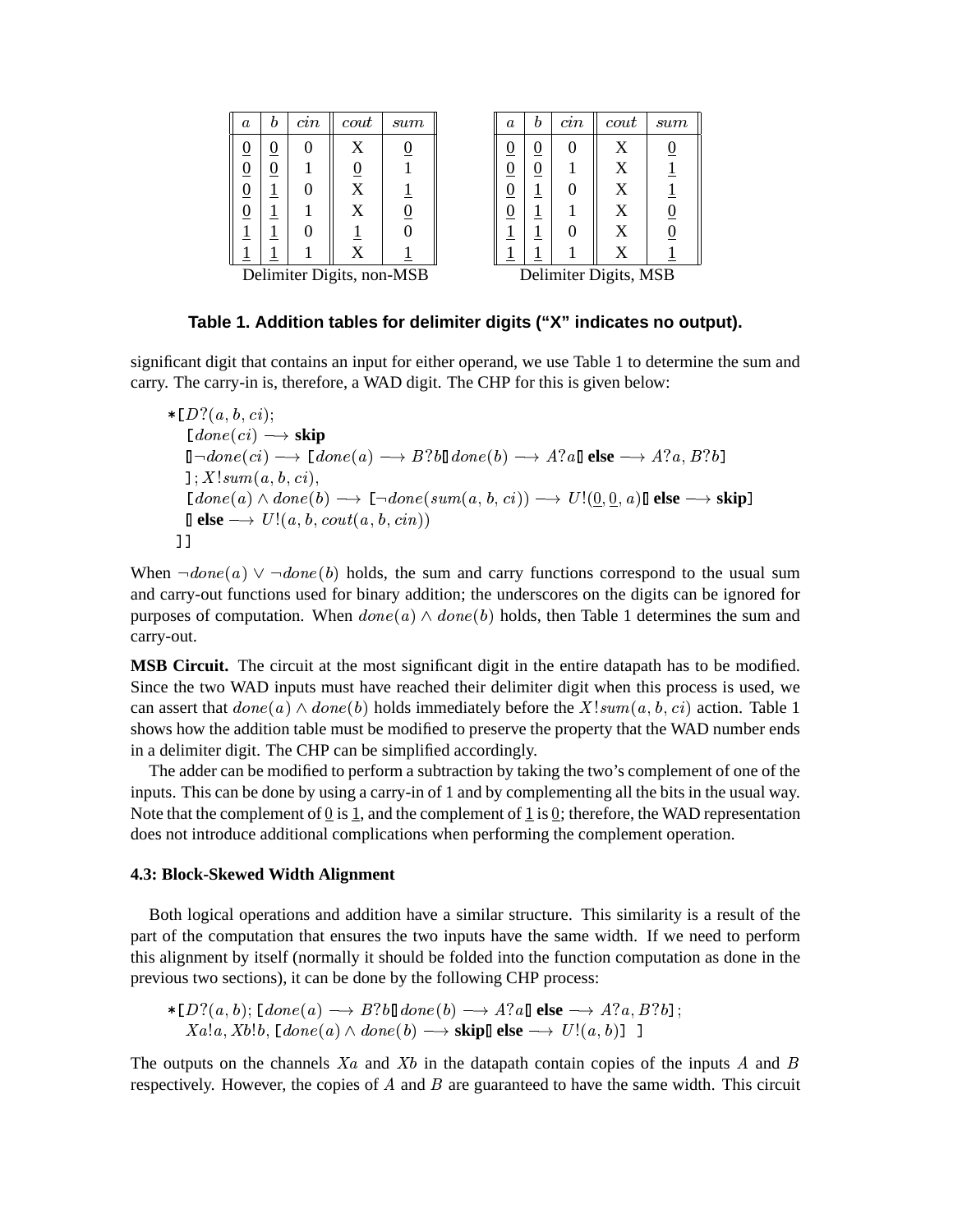could be used on the output of a register file to ensure that the two operands being fetched for a particular function unit have the same width.

#### **4.4: Block-Skewed Comparator**

Given two WAD numbers, the comparison  $a < b$  will take time that is proportional to the number with the largest width. Comparing  $a = b$  can be made faster on average, because we can determine  $a \neq b$  as soon as we reach a digit where the numbers a and b differ. If we know that the representation for a particular number  $a$  uses the most compact representation possible (for instance, the number is not represented as  $001$  when it could be represented as  $01$ ), then a compare to zero is a constant time operation since all we need to know is whether the least significant digit is 0. We have used this technique to design a number of other datapath elements, and the interested reader is referred to [8] for details.

### !- " "

The WAD representation is redundant, permitting a number to be represented in multiple ways. This simplifies the implementation of various datapath operations, but the result of the operation might not be represented in the most compact manner possible. For example, consider the operation  $1101 - 1100$ . The result of this operation would be 0001. (The reader is invited to check this by examining Table 1.) While this is correct, we would prefer to have the output be  $01$  since that would reduce the number of datapath digits necessary to represent the number. When the representation has the property that it uses the minimum number of datapath digits possible, we say the representation is *fully compacted*.

Full compaction circuitry introduces throughput overhead, because we may have to check all the transmitted WAD blocks before we can determine the correct fully compacted representation. If the number representation is aligned, it is possible to design a full-compaction circuit with averagecase latency  $\mathcal{O}(E[\log p])$ , where  $E[\log p]$  is the expected value of the logarithm of the number of digits in the WAD input [8]. When using a pipelined, block-skewed datapath the input digits arrive skewed in time and this imposes an additional overhead in full compaction.

Instead, we can gradually compact the representation as the number is transmitted through various routing circuits (splits, merges, crossbars, etc) that are usually present in any architecture. We can design a *one-step compaction* circuit that attempts to compress the representation by one block if possible. For example, the one-step compaction circuit would take  $0001$  and compact it to  $001$ . The advantage of using one-step compaction is that it only introduces a constant latency overhead, and it does not asymptotically reduce the throughput of the system.

The design of the various compaction circuits along with an analysis of their behavior can be found in [8]. Full-compaction would be useful if we keep re-using a particular piece of data over and over again, because the number of digits in its WAD representation may grow unchecked. If we expect that re-use is low, then the faster one-step compaction step might suffice.

In this section we present some of our results from both circuit and architectural simulation of WAD datapaths, as well as some analysis of the throughput and energy characteristics of WAD datapaths with more traditional datapath design approaches. The architectural simulations are used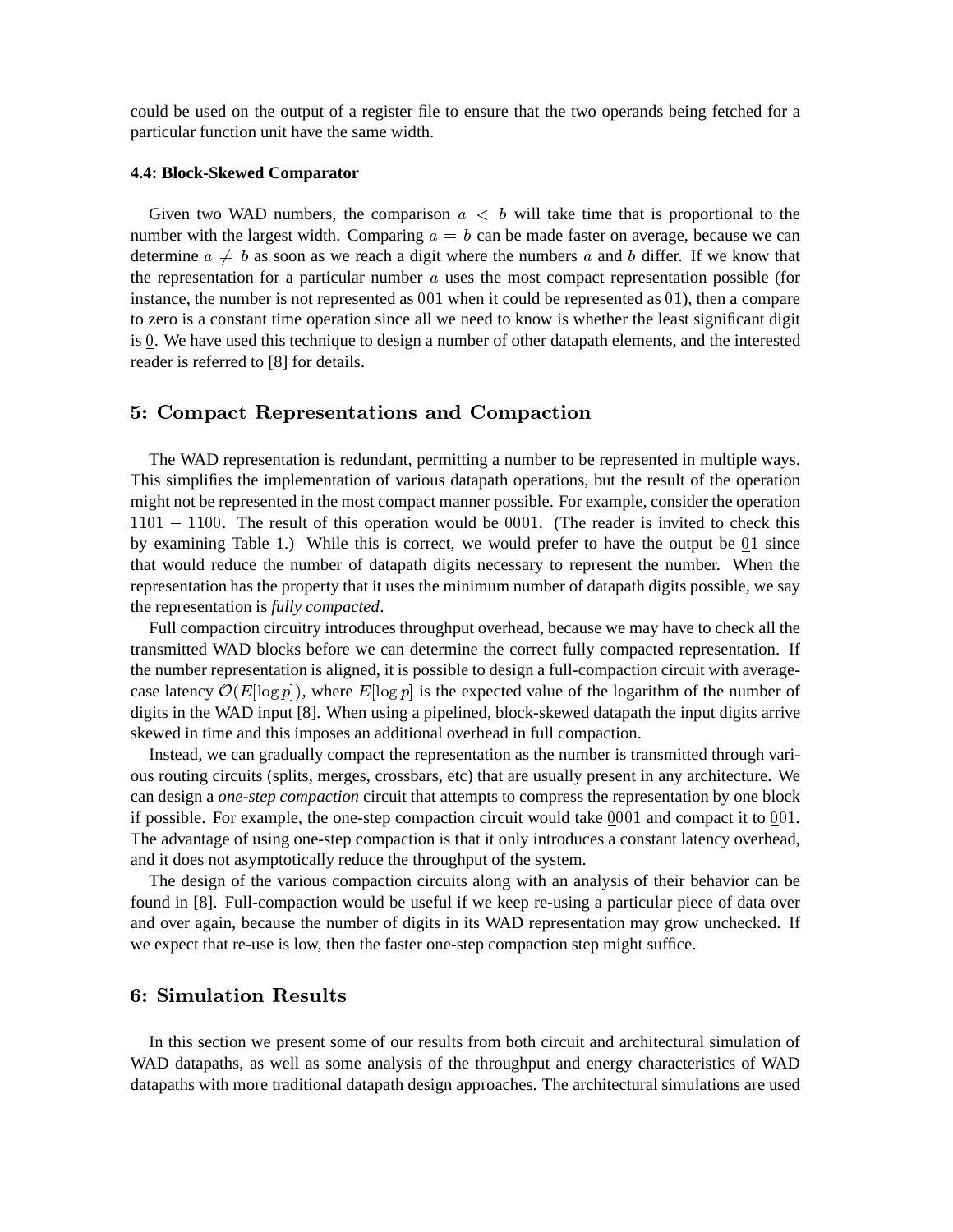| run          | m88ksim                                          | gcc  | compress | li   | ijpeg | perl |  |
|--------------|--------------------------------------------------|------|----------|------|-------|------|--|
|              | Datapath: $1 \times 32$ -bit WAD number          |      |          |      |       |      |  |
| 1/n          | 11.3                                             | 12.2 | 16.9     | 14.2 | 13.2  | 13.3 |  |
| $1/\sigma$   | 9.3                                              | 11.1 | 14.1     | 13.6 | 11.5  | 12.1 |  |
| 1/f          | 9.1                                              | 10.6 | 11.5     | 13.3 | 11.2  | 11.5 |  |
| 2/n          | 13.4                                             | 13.6 | 18.1     | 15.2 | 14.9  | 14.6 |  |
| $2/\sigma$   | 9.9                                              | 11.6 | 14.6     | 14.1 | 12.1  | 12.6 |  |
| 2/f          | 9.6                                              | 11.2 | 12.1     | 13.8 | 11.8  | 12.0 |  |
| 4/n          | 16.6                                             | 16.2 | 20.4     | 17.3 | 17.8  | 17.0 |  |
| 4/0          | 11.2                                             | 12.8 | 15.9     | 15.1 | 13.5  | 13.7 |  |
| 4/f          | 11.0                                             | 12.3 | 13.3     | 14.8 | 13.3  | 13.1 |  |
| 8/n          | 21.4                                             | 21.1 | 24.9     | 21.5 | 22.4  | 21.2 |  |
| $8/\text{o}$ | 13.7                                             | 15.1 | 18.2     | 17.3 | 16.3  | 15.9 |  |
| 8/f          | 13.6                                             | 14.7 | 15.6     | 16.9 | 16.1  | 15.4 |  |
|              | Datapath: $4 \times 8$ -bit WAD number           |      |          |      |       |      |  |
| 1/f          | 9.5                                              | 10.9 | 11.9     | 13.8 | 11.7  | 11.8 |  |
| 2/f          | 13.1                                             | 14.5 | 14.8     | 15.7 | 14.5  | 14.8 |  |
|              | Datapath: $4 \times 8$ -bit radix-256 WAD number |      |          |      |       |      |  |
| 8/f          | 11.2                                             | 13.0 | 13.6     | 14.7 | 13.4  | 13.3 |  |

# **Table 2. Average operand width for a 32-bit MIPS processor.**

to determine typical widths of numbers used by applications. The results validate the qualitative discussions we provided earlier.

### **6.1: Architectural Simulation**

We used chpsim, a compiled asynchronous CHP simulator that generates an estimate of both energy and cycle time for an asynchronous computation. We used the CHP for the MiniMIPS asynchronous processor [16], and determined the WAD block width used by each 32-bit integer function unit for a number of different benchmarks from the SPEC95 benchmark suite. The graphs in Figure 8 show the cumulative distribution function of the widths of the data transferred to and from the integer function units for an architecture similar to the MiniMIPS processor. Points in Figure 8 that are closer to the top left corner of the graph correspond to better cases for WAD designs, because that means that more operands had smaller operand widths. Each graph shows three distribution functions: "no compaction" corresponds to the case when we do not use any compaction circuitry on the output of function units; "full compaction" corresponds to the case when we use the relatively slow full-compaction circuitry; "one-step compaction" corresponds to the case when we use the fast, one-step compaction strategy. We also gathered this information for block sizes  $1, 2, 4$ , and  $8$ . The results show that we need not implement full compaction circuitry in practice, as register re-use does not happen frequently enough to cause operand widths to grow significantly.

Table 2 summarizes the operand width averages for 6 different benchmarks from the SPEC95 integer benchmark suite. The distribution plots for these benchmarks can be found in [8]. The rows are labelled by block width followed by "f" for full compaction, "n" for no compaction, and "o" for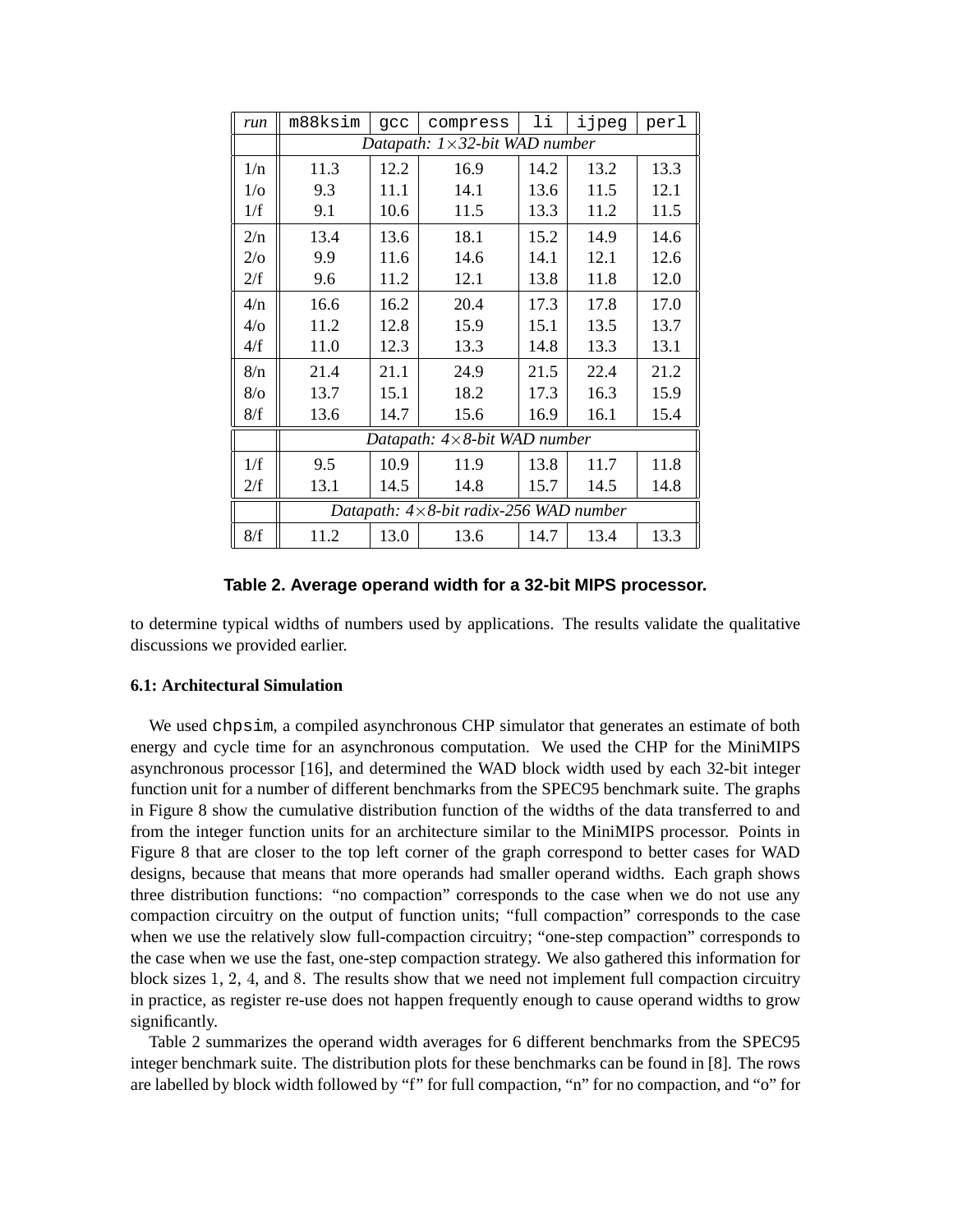

**Figure 8. Distribution of operand widths for the SPEC95 benchmark** gcc**.**

one-step compaction. Many other hybrid datapath design choices were also simulated for average operand width. Three of these design points are also shown in Table 2. The  $n/f \frac{4 \times 8 - bit}{datapath}$ corresponds to a datapath constructed using 4 8-bit WAD numbers, where the WAD numbers use full compaction and a block size of  $n (n = 1, 2)$ . The last entry in the table corresponds to a datapath containing 4 radix-256 WAD numbers. In this representation, when an individual byte is all zeros or all ones, the byte is fully compacted (width 1).

The table shows that one-step compaction is a reasonable design point, especially when the block size of the WAD number increases. Also, observe that the difference between the average operand widths for different block sizes is close to half the block size, as might be expected. Using multiple WAD numbers does not always improve the operand width, because the savings resulting from compressing runs of 0's and 1's in the middle of an operand are offset by the overhead of having to always transmit information for each WAD number. The table also shows that using numbers of higher radix might be advantageous even though such representations typically require more complex VLSI implementations.

The table shows that, on average, a WAD representation using one-step compaction would activate between 29% and 57% of the datapath, depending on the application and type of WAD representation used. This is a significant improvement over a traditional datapath where each datapath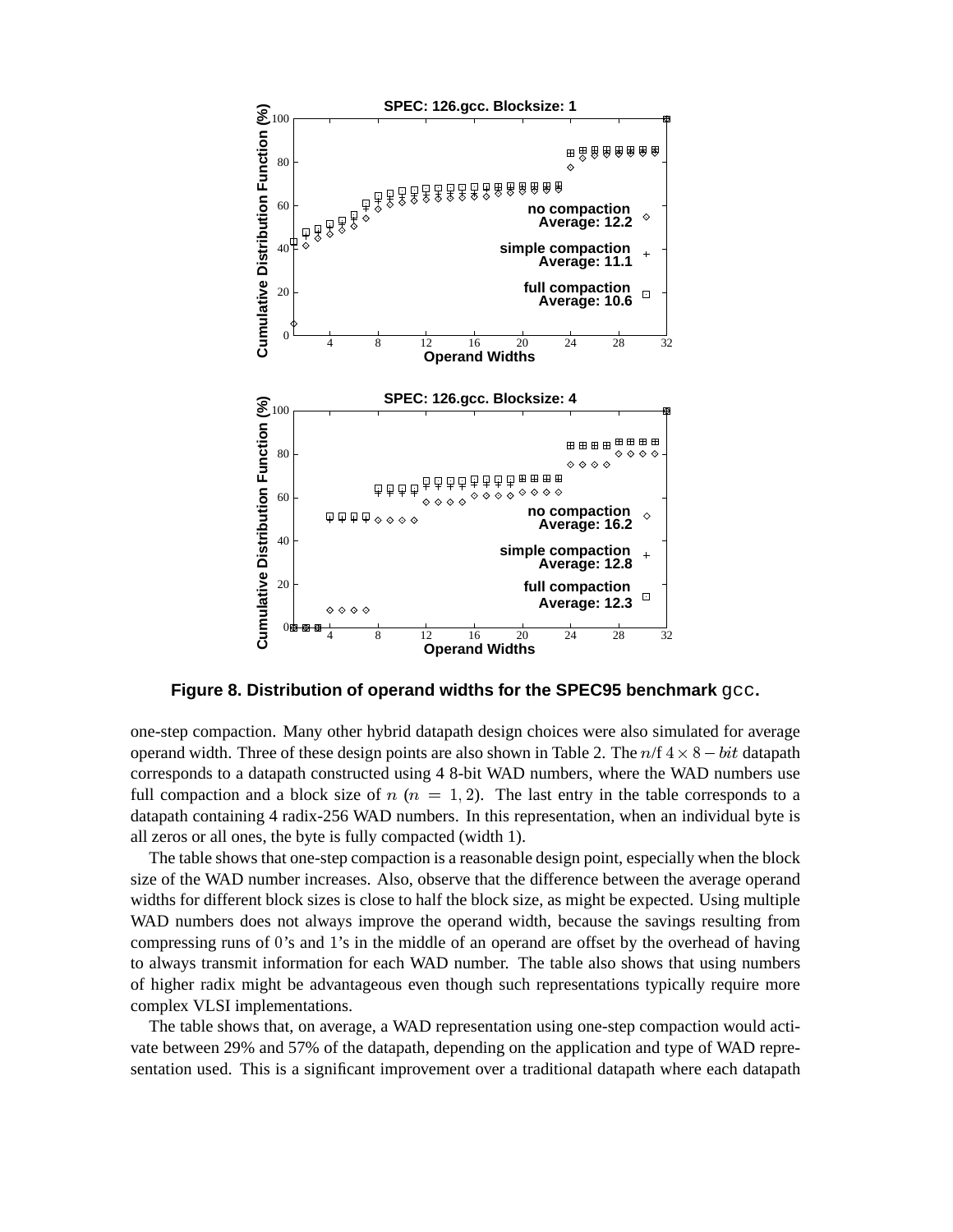cell is activated for every operation.

## **6.2: Circuit Simulation**

The physical design of the circuits we have described in this paper was done using the magic VLSI layout editor. The extracted layout was simulated with aspice, a mixed analog-digital simulator. All reported results are for quasi delay-insensitive circuits. We compare WAD circuits to normal bit-skewed designs as well as the finely pipelined aligned datapath designs used by the MiniMIPS asynchronous processor [16].

WAD datapaths have different energy and throughput characteristics compared to traditional datapath designs. We compare the circuits on  $E\tau^2$ , where E is the energy per operation and  $\tau$  is the cycle time of the circuit. We use this metric because it is independent of voltage to first order, and therefore can be used to combine both energy and throughput into a single metric [16]. We designed datapath circuits using three design styles: WAD, traditional bit-skewed, and finely pipelined circuits like those used by the MiniMIPS. In each case we designed the circuits to minimize  $E \tau^2$  in order to make a fair comparison. The spice results show that WAD datapath circuits have  $E \tau^2$  that is between 40% and 70% the  $E \tau^2$  of competing designs. This means that, e.g., for a fixed  $\tau$ , the energy of a WAD implementation can be as low as 40% of the energy of other circuit styles. Our results did not model RC delays on wires; block-skewed WAD datapath circuits are superior to their traditional (both pipelined and unpipelined) counterparts in this regard, because they do not have vertical control distribution wires that traverse the height of the datapath.

To summarize, our preliminary circuit and architectural simulation results show that operandbased adaptivity using a WAD representation more than compensates for any circuit overhead introduced by adopting a WAD design style.

It is easy to envison a datapath that can be partitioned into chunks having narrower width. Existing architectures that have such support include the Intel MMX extensions, Sun's VIS extensions, MicroUnity's MediaProcessor, Hewlett-Packard's MAX-2, and the PowerPC Altivec extensions. What differentiates a WAD datapath is the use of dynamic partitioning while the computation is being performed. There is no software support necessary for exploiting a WAD datapath, and the amount of datapath resources used by a computation is dynamically determined by the number of significant digits necessary to perform the computation. Brooks and Martonosi present a technique for 64-bit clocked processors that uses clock gating based on the value of operands to "turn off" the top 48 bits of the datapath [1]. Their approach, however, uses a traditional number representation and has several drawbacks. They use a zero detect circuit every time the integer unit is used. This circuit consumes  $\mathcal{O}(N)$  energy and takes  $\mathcal{O}(\log N)$  time (where N is the number of bits checked by the zero detect). They have to widen the result MUX for the integer function unit. The impact of introducing operand-based clock gating on the cycle time of the clocked processor is not evaluated—their proposal requires a 48-bit zero-detect to complete before the top 48 bits of the integer unit can be clocked. The impact of this structure on clock skew and jitter is also not evaluated. Spice simulations we have done show that such a comparator would take about 25% of the cycle time of an aggressively designed clocked processor. This zero-detect delay would increase for wider datapath structures, exacerbating the problem. As opposed to this, the number representations we have introduced naturally carry width information, and using an asynchronous implementation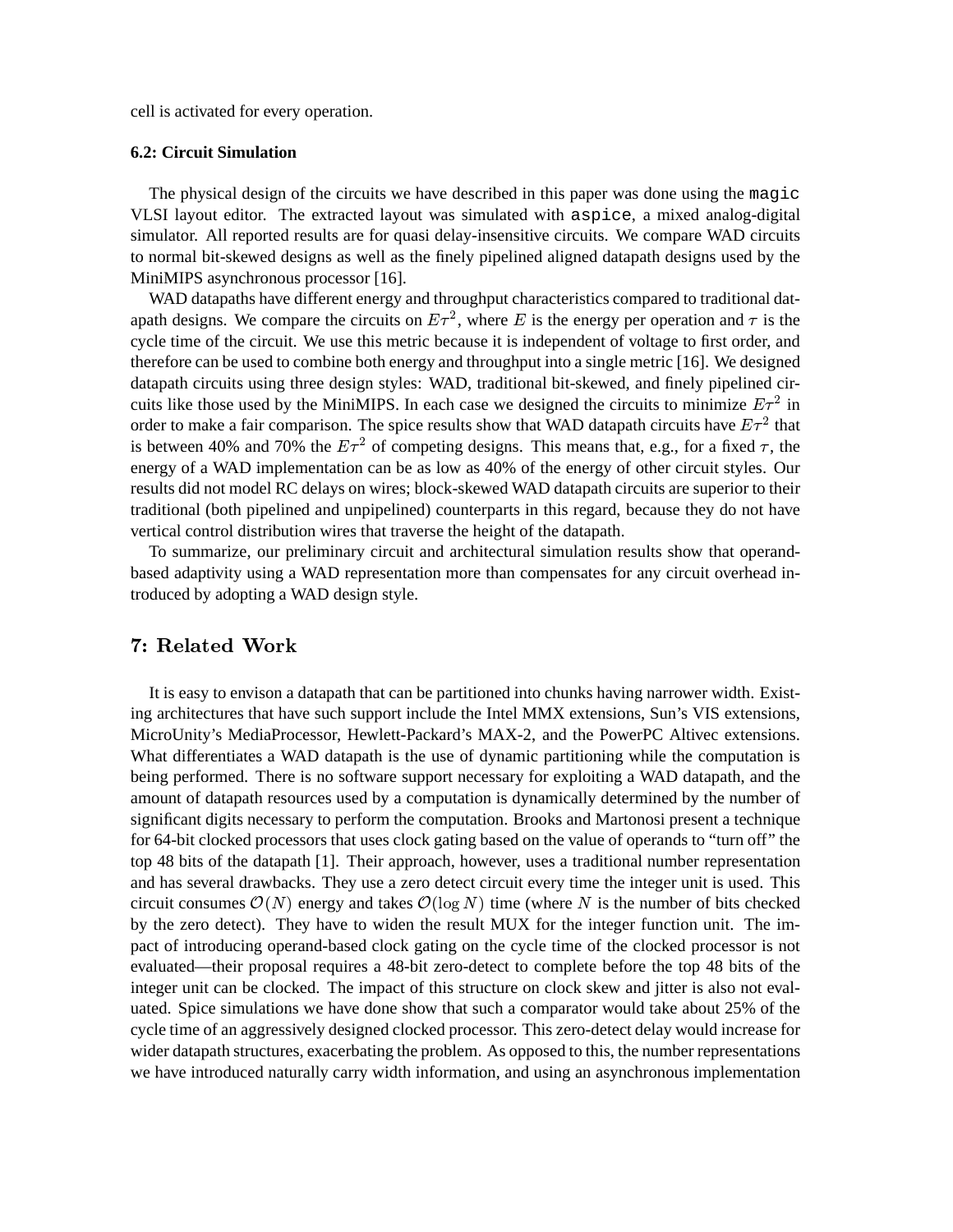automatically gives us fine-grained operand-based power management. Our representation is symmetric and provides lower power consumption for small positive as well as negative numbers, and scales to arbitrary width datapaths without modification.

Sign-magnitude numbers have been used for low power implementations for both clocked as well as bundled-data asynchronous circuits. This representation is attractive because the high order bits stay zero when small positive or negative numbers are used. However, when a dual-rail representation is used for performance reasons, the sign-magnitude representation does not save power. As opposed to this, WAD datapaths do not activate high order datapath cells when small numbers are used.

# 8: Summary

In this paper we introduced a new class of number representations for datapath design. The representations use a variable number of digits to represent integers based on the number of significant digits used by the computation. These representations are suitable for asynchronous implementation methods, and we provided several candidate implementations for both the finely pipelined and unpipelined datapath design points. We reported preliminary architectural and circuit simulations that demonstrate that WAD designs can provide a significant reduction in energy consumption for typical operand widths in a number of applications.

# $\mathcal{L}(\mathcal{L}(\mathcal{L}))$  , and the contract of the contract of the contract of the contract of the contract of the contract of the contract of the contract of the contract of the contract of the contract of the contract of th

This work was supported in part by the Multidisciplinary University Research Initiative (MURI) under the Office of Naval Research Contract N00014-00-1-0564, and in part by a National Science Foundation CAREER award under contract CCR 9984299.

The CHP notation we use is based on Hoare's CSP [3]. A full description CHP and its semantics can be found in [13]. What follows is a short and informal description.

- Assignment:  $a := b$ . This statement means "assign the value of b to a." We also write  $a \uparrow$ for  $a := true$ , and  $a \downarrow$  for  $a := false$ .
- Selection:  $\llbracket G_1 \rightarrow S_1 \rrbracket$  ...  $\llbracket G_n \rightarrow S_n \rrbracket$ , where  $Gi$ 's are boolean expressions (guards) and  $Si$ 's are program parts. The execution of this command corresponds to waiting until one of the guards is  $true$ , and then executing one of the statements with a  $true$  guard. The notation [G] is short-hand for  $[G \rightarrow skip]$ , and denotes waiting for the predicate G to become true. If the guards are not mutually exclusive, we use the vertical bar "|" instead of "|"
- Repetition:  $\ast$  [ $G1 \rightarrow S1$  ] ... []  $Gn \rightarrow Sn$ ]. The execution of this command corresponds to choosing one of the  $true$  guards and executing the corresponding statement, repeating this until all guards evaluate to  $false$ . The notation  $\ast [S]$  is short-hand for  $\ast [true \rightarrow S]$ .
- Send:  $X!e$  means send the value of  $e$  over channel  $X$ .
- Receive:  $Y$ ? *v* means receive a value over channel Y and store it in variable *v*.
- Probe: The boolean expression  $\overline{X}$  is *true* iff a communication over channel X can complete without suspending.